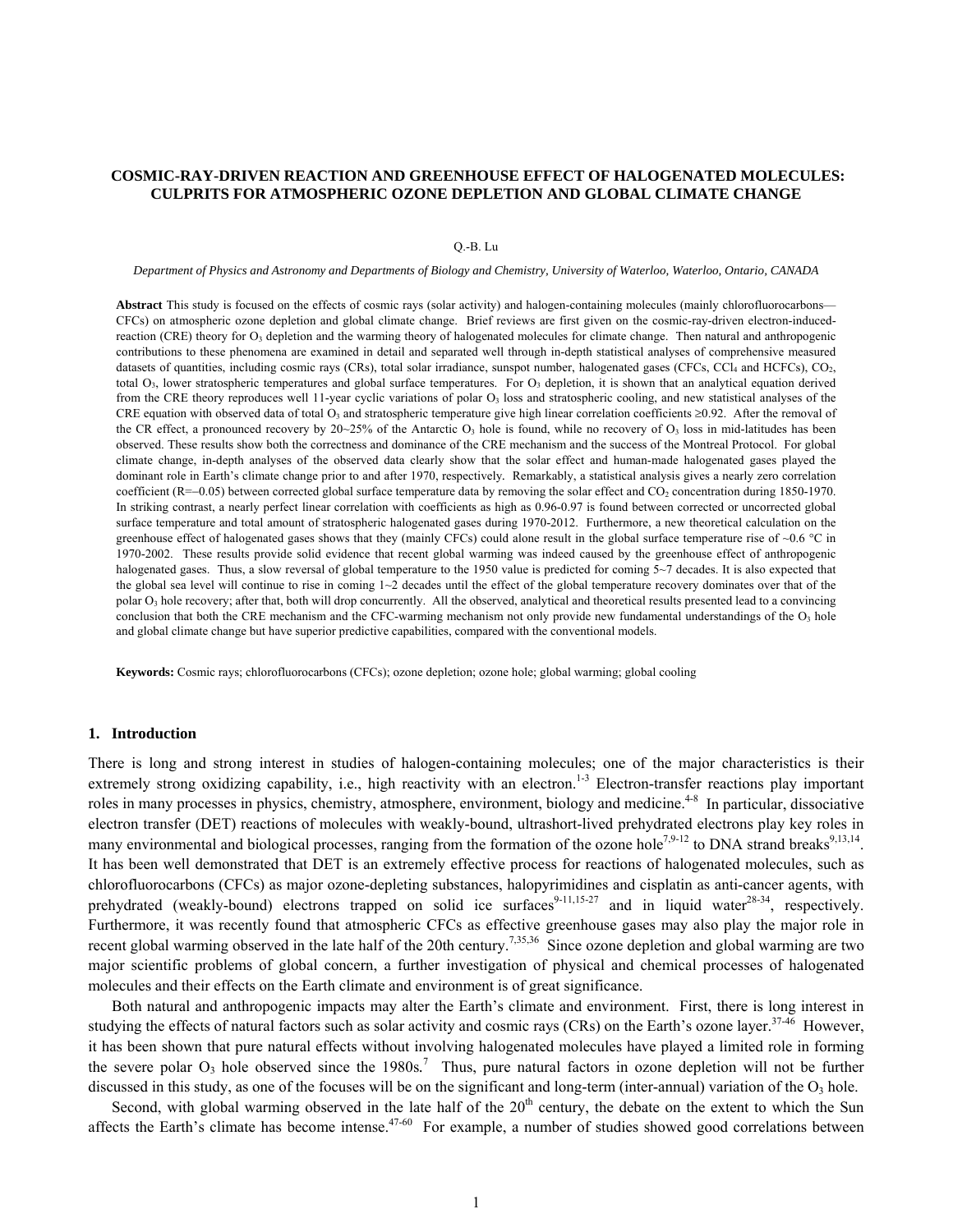solar activity and the temperature of the Earth's atmosphere on wide-range time scales of decades to centuries.<sup>47-51</sup> Three main mechanisms for centennial-scale solar effects on climate have been proposed.<sup>52,55</sup> These include changes in the energy input into the Earth's atmosphere through variations in total solar irradiance (TSI), changes in stratospheric chemistry through variations of solar UV irradiance and changes in cloud cover induced by the cosmic ray flux, which is modulated by the strength of the Sun's magnetic field. For the latte, there is considerable interest in studying the role of ions produced by CRs in the formation of aerosols and clouds in the troposphere<sup>58-62</sup> and in the polar stratosphere<sup>63,64</sup>. However, the exact role of CRs in Earth *surface* climate variations is unclear. In fact, there have been indications that the variation of solar quantities cannot explain the drastic global surface temperature rise ( $\sim$ 0.6 °C) in the late half of the last century.<sup>52-57</sup> These controversies have centered on the solar influence of climate over the past three solar cycles.

Third, severe ozone depletion is known to be associated with man-made CFCs such as  $CF_2Cl_2$  (CFC-12) and CFCl<sub>3</sub> (CFC-11) and the conventional understanding is the photodissociation mechanism.<sup>65</sup>Since its first surprising observation in 1985,<sup>66</sup> the large Antarctic ozone hole appears in the lower polar stratosphere in every early springtime. The Montreal Protocol has successfully phased out the production of CFCs in the world wide, and indeed the observed total halogen in the lower atmosphere has been declining since ~1994.<sup>67-69</sup> The photochemical models originally predicted that "*Peak global ozone losses are expected to occur during the next several years*",<sup>67</sup> while it turned out that one of the largest ozone holes was observed in 1998.<sup>70</sup> The equivalent effective stratospheric chlorine levels at mid-latitudes and Antarctica were then recalculated to peak at  $\sim$ 1997 and  $\sim$ 2000 with respective delays of  $\sim$ 3 and  $\sim$ 6 years from the tropospheric peak, which were predicted to result in corresponding recoveries of total ozone in mid-latitudes and the Antarctic hole.68 In contrast, however, no statistically significant recovery of ozone loss in either mid-latitudes or the polar region has been directly observed.<sup>69</sup> More remarkably, the largest (smallest) Antarctic  $O_3$  holes were actually observed when solar activity was weakest (strongest), e.g., in 1987, 1998 and 2008 (1991, 2002 and 2012), as shown in Image 1. In fact, there has been no ozone loss observed over the Equator in the past four decades. These observations are inconsistent with the above predictions, indicating that the current photochemical theory of ozone loss is incomplete or incorrect. The ability of current atmospheric chemistry-climate models to predict the future polar ozone loss is very limited, and improving the predictive capabilities is one of the greatest challenges in polar ozone research.<sup>71</sup>



Image 1. Eleven-year cyclic October Antarctic ozone holes (satellite images credited to NASA).

Fourth, there is particularly a long history of experimental and theoretical studies of dissociative attachment (DA) of CFCs to low-energy free electrons since the 1950s.<sup>1</sup> It was well observed by Christophorou et al.<sup>72,73</sup> and Illenberger et al.<sup>74</sup> up to the 1970s that DA of gaseous CFC molecules to low-energy free electrons near zero eV is an extremely efficient process, and the measured cross sections of DA are far larger than those of photodissociation of CFCs. Moreover, Peyerimhoff and co-workers<sup>75,76</sup> first pointed out that the DA process, effectively reducing the amount of Cl released from the photolysis of CFCs, must be seen in competition to the photodissociation process and must be considered as a factor in evaluating stratospheric O<sub>3</sub> depletion. Unfortunately, however, the DA process was long thought to be insignificant for CFCs in the atmosphere due to the low free electron density detected in the stratosphere.<sup>77,78</sup> Then, Lu and Madey<sup>9,10</sup> in the late 1990s made a surprising finding that the electron-stimulated desorption (ESD) Cl<sup>-</sup> yield of CFCs is enhanced by *up to four orders of magnitude* when co-adsorption on polar H<sub>2</sub>O/NH<sub>3</sub> ice surfaces. The electron-induced dissociation cross sections of CFCs adsorbed on polar ice surfaces were measured to be  $10^6$ - $10^8$  *times* the photodissociation cross sections  $(10^{-20} \text{ cm}^2)$  of gaseous CFCs. Moreover, Lu and Madey<sup>9,10</sup> proposed a dissociative electron transfer (DET) mechanism to explain the giant anion enhancements:

$$
e_t^-(H_2O/NH_3)_n + CF_2Cl_2 \rightarrow CF_2Cl_2^{*-} \rightarrow Cl^- + CF_2Cl,
$$
\n
$$
(1)
$$

where  $e_t^-$  is a weakly-bound electron trapped in the polar  $(H_2O/NH_3)$  ice. In contrast to the DA process to free electrons, the DET reaction is highly effective for weakly-bound electrons that have no kinetic energies but much longer lifetimes by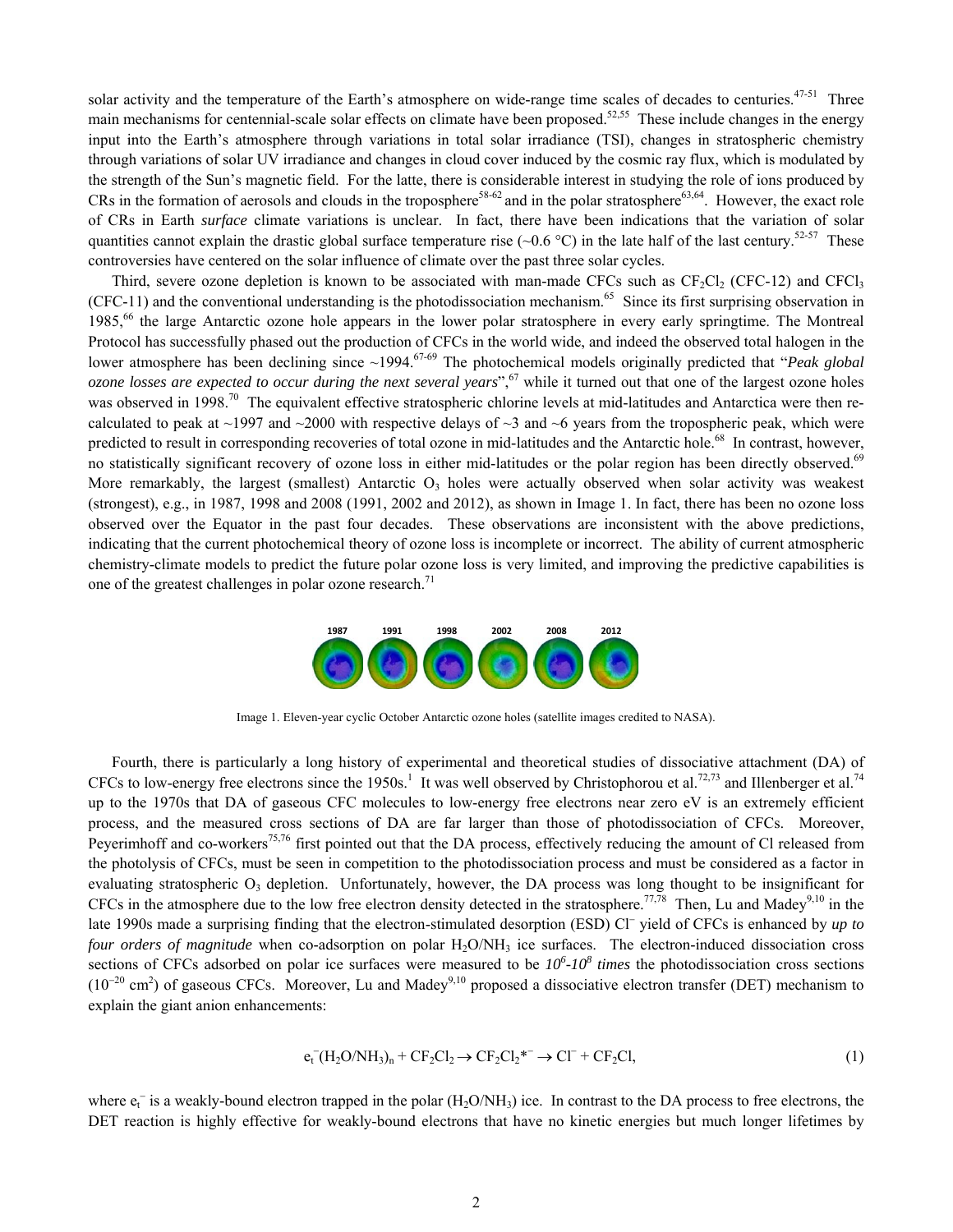about two orders of magnitude than free electrons in the medium. This finding has revived the studies of electron-induced reactions of halogenated molecules including CFCs, particularly in polar media. This is evidenced by the observations first in ESD experiments<sup>9,10,15-17</sup>, then in electron trapping experiments by Lu and Sanche<sup>18-20</sup>, and more recently in femtosecond time-resolved laser spectroscopic measurements in polar liquids<sup>28,29,32,33</sup> or on ice surfaces<sup>21,24,26</sup>. Interestingly, a very large DET cross section up to  $4x10^{-12}$  cm<sup>2</sup> for CFCl<sub>3</sub> on D<sub>2</sub>O ice, measured most recently by Stähler et al.<sup>26</sup>, is comparable to the values of  $\sim 1x10^{-14}$  and  $\sim 6x10^{-12}$  cm<sup>2</sup> for CF<sub>2</sub>Cl<sub>2</sub> adsorbed on H<sub>2</sub>O and NH<sub>3</sub> ice respectively, originally measured by Lu and Madey<sup>9</sup>. The DET mechanism has also been confirmed by several theoretical studies.<sup>23,25,27</sup> As reviewed recently<sup>7</sup>, it is now very well established that electron-induced dissociations of organic and inorganic chlorine, bromine and iodine containing molecules such as CFCs and HCl (ClONO<sub>2</sub>) can be greatly enhanced via the DET mechanism by the presence of polar media in various phases.

Lu and Madey<sup>9</sup> also proposed that halogen anions (Cl<sup>-</sup>) from DET reactions of halogenated molecules can be converted into active halogens to destroy ozone and this DET process should be considered as an unrecognized mechanism for the formation of the  $O_3$  hole. This led to the search by Lu and Sanche<sup>11,12</sup> for the impact of DET reactions of halogenated molecules on the  $O_3$  layer. In the stratosphere, electrons are mainly produced via atmospheric ionization by cosmic rays. The CR-driven electron-induced reaction (CRE) mechanism, as schematically shown in Fig. 1, has been proposed as an important mechanism for the formation of the  $O_3$  hole.<sup>7,9,11,12</sup> As reviewed recently, numerous data from field measurements have provided strong evidence of the CRE mechanism.7



Fig. 1. The CRE mechanism<sup>7,9,11,12</sup>: Cosmic-ray driven electron-induced reactions of halogen-containing molecules in PSCs result in the formation of Cl ions, which can either be rapidly converted to reactive Cl atoms to destroy the  $O<sub>3</sub>$  layer or react with other species to release photoactive Cl<sub>2</sub> and ClNO<sub>2</sub> in the winter polar stratosphere. The latter species can also then produce Cl atoms to destroy O<sub>3</sub>, upon photolysis in the spring polar stratosphere.

Fifth, apart from their well-known role in  $O_3$  depletion, CFCs are also long-known greenhouse (GH) gases.<sup>79-86,68,69</sup> In 1975, Ramanathan<sup>79</sup> made the first calculations that the GH effect by CFCs and chlorocarbons could lead to a rise of  $\sim 0.9$  K in global surface temperature if each atmospheric concentration of these compounds is increased to 2 parts per billion (ppb). In 1987, Ramanathan et al.<sup>80</sup> also studied the potential climatic effects of GH gases (CO<sub>2</sub>, CFCs, CH<sub>4</sub>, N<sub>2</sub>O, O<sub>3</sub> and others), showing that CFCs, through their indirect O<sub>3</sub>-depleting effect, would have a potentially large stratospheric cooling effect, as large as that due to the  $CO_2$  increase. In 1998, Ramanathan<sup>81</sup> further concluded that during the middle to late 20th century, the non- $CO<sub>2</sub>$  trace gases added to the radiative heating of the planet by an amount comparable to that of  $CO<sub>2</sub>$ . Without other competing factors, this total radiative heating would have warmed the planet by about  $1-1.5$  K by the end of last century. In 2005, Forster and Joshi<sup>84</sup> used various climate models to examine the role of halocarbons on stratospheric and tropospheric temperatures. They found that halocarbons (mainly CFC-12) should have contributed a significant warming of  $\sim 0.4$  K at the tropical tropopause since 1950, dominating the effect of other well-mixed GH gases. They also noted that such temperature increases being "not seen" suggest that some other mechanism(s) such as stratospheric cooling due to  $O_3$  loss are highly likely to be compensating for this, and as  $O_3$  will likely recover in the next few decades, a slightly faster rate of warming would be expected from the net effect of halocarbons. Interestingly, Wang et al.<sup>82,83</sup> have noted that the spatial distribution of atmospheric opacity which absorbs and emits the long-wave radiation for non- $CO_2$  gases (CFCs) is different that for  $CO_2$ , for example, CFCl<sub>3</sub> is optically thin, whereas  $CO_2$  is optically thick. Their simulations indicated that non-CO<sub>2</sub> GH gases provide an important radiative energy source for the Earth climate system and different infrared opacities of  $CO<sub>2</sub>$  and non- $CO<sub>2</sub>$  GH gases can lead to different climatic effects. They concluded that it is inappropriate to use an 'effective'  $CO<sub>2</sub>$ concentration to simulate the total GH effect of  $CO<sub>2</sub>$ , CFCs and other gases. However, it has generally been thought that halocarbons would play a certain but not dominant role in past and future surface temperature changes, compared with the GH effect of non-halogen gases (CO<sub>2</sub>, CH<sub>4</sub> and N<sub>2</sub>O).<sup>81,84</sup> The current atmospheric concentration of CO<sub>2</sub>, ~394 parts per million (ppm), is *six orders of magnitude* higher than those of halocarbons in a few hundred parts per trillion (ppt) (far less than 1.0 ppb). Current climate models<sup>85,86,68,69</sup> give that the total radiative forcing  $\Delta F$  of halocarbons represents only ~20%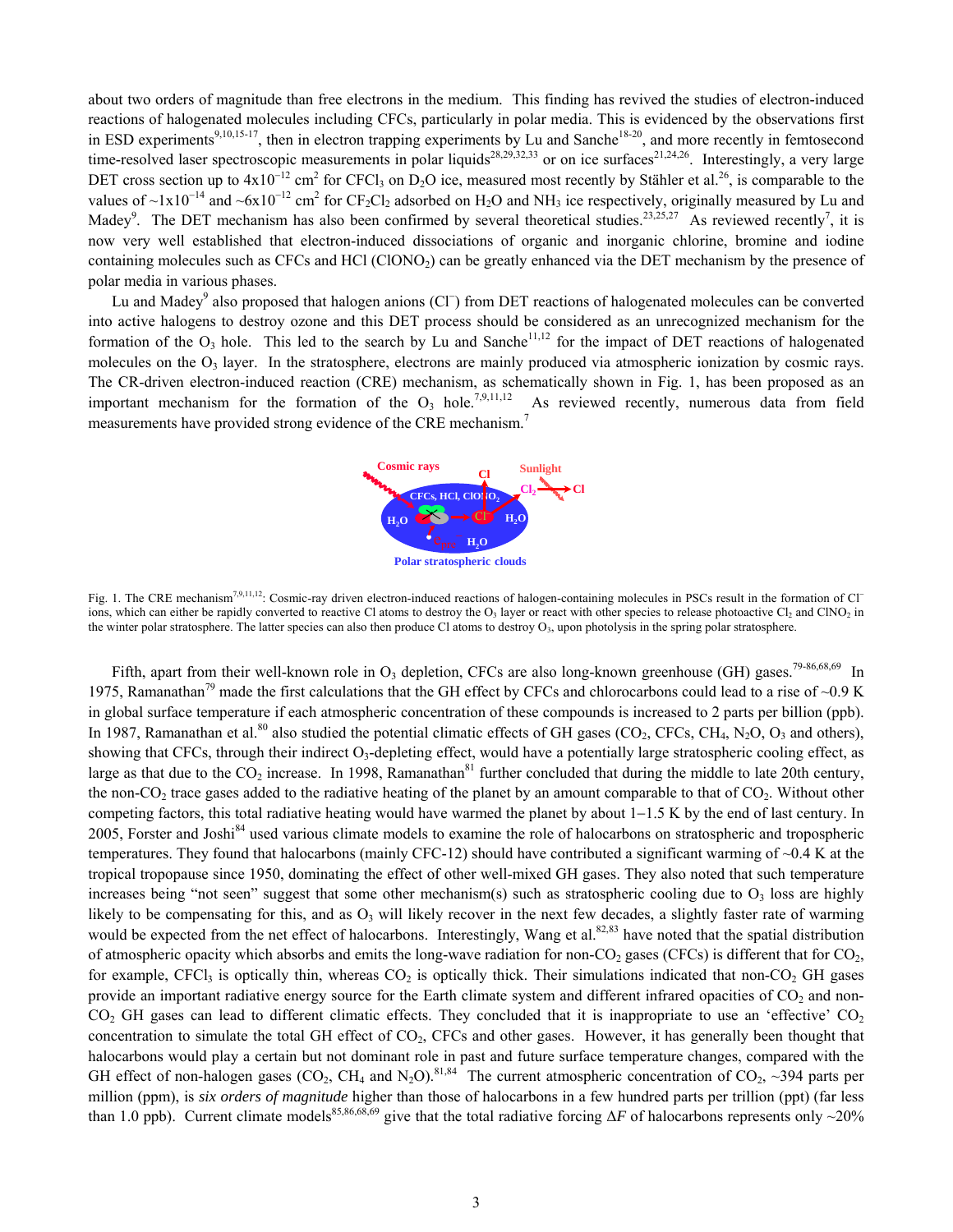of the calculated  $\Delta F$  (~1.7 W/m<sup>2</sup>) of CO<sub>2</sub>, together with a small  $\Delta F$  of about **-**0.05  $\pm$  0.1 W/m<sup>2</sup> due to stratospheric O<sub>3</sub> loss. It was thus concluded that  $CO<sub>2</sub>$  would play the dominant role in recent global warming.

However, it should be noted that all the above-mentioned climate models<sup>80,81,84,85,86</sup> assumed no *real* (*absolute*) saturation in GH effect of CO<sub>2</sub> but a *logarithmic* radiative force dependence on rising concentration. In striking contrast, recent findings strongly indicated that this assumption is invalid,<sup>7,35,36</sup> and the actual role of halocarbons in global climate change was re-calculated.<sup>35</sup> It was shown that there has been the absolute saturation, i.e., no GH effect associated with the *increasing* of concentrations of non-halogen gases, since the 1950s; atmospheric halocarbons (mainly CFCs) are most likely to cause the observed global surface temperature rise of  $\sim 0.6$  °C from 1950 to 2002. Thus, global temperature is expect to reverse slowly with the projected decrease of CFCs in coming decades.<sup>7,35</sup> This prediction seems to be surprising, but it is actually consistent with the 2011 WMO Report.<sup>69</sup> The latter states that "*There have been no significant long-term trends in global-mean lower stratospheric temperatures since about 1995*", and that following an apparent increase from 1980–2000, the stratospheric water vapor amount has decreased in the past decade. These observations are "not well understood" from photochemistry-climate models,<sup>69</sup> but are actually consistent with the CFC warming model.<sup>7,35</sup> Most recently, Revadekar and Patil<sup>36</sup> also found the positive correlation between surface temperature and CFCs over the region of India.

It should also be noted that Müller and Grooß<sup>87,88</sup> recently criticized the CRE and CFC-warming theories by presenting the so-called "ACE-FTS satellite data". However, Lu<sup>89</sup> has pointed out that there exist serious problems with their presented data because the Canadian satellite carrying the ACE-FTS instrument has essentially *not* covered the Antarctic vortex in the presented months (especially the *winter* months when the CRE reactions are supposed to be most effective) and that their criticisms cannot stand from the scientific facts in the literature. Most recently, the pair has published a Corrigendum in one of the journals,<sup>90</sup> in which they state "The months for which the data were shown were not correctly indicated. ... the data do not cover this complete latitude range especially they do not extend to the South Pole". Since they now agree that their presented ACE-FTS data for the *winter* Antarctica cannot be correct, it is surprizing to read their statement that "We note, however, that all conclusions of the paper remain unchanged". To discern the more data and arguments presented in the papers by Müller and Grooß<sup>87,88</sup>, the readers should refer to the recent publication by  $\text{Lu}^{87}$ .

*The main purpose of this paper is to unravel the underlying mechanisms of the zone hole and recent global warming by in-depth analyses of comprehensive observed data, where the natural and anthropogenic effects will be well separated.* First, brief reviews on the CRE theory of the  $O_3$  hole and the CFC theory of global warming will be given in Sections 2 and 3, respectively. Subsequently, comprehensive time-series datasets of CRs, atmospheric equivalent effective chlorine (EECl), total ozone and lower polar stratospheric temperature will be presented and analyzed in Sections 4. The natural (CR) effect will be taken out from observed data of total  $O_3$  to reveal the actual effect of man-made CFCs on  $O_3$  loss, and the conclusion will be examined by statistical correlation analyses of the CRE model with observed time-series data of halocarbons, CRs, O3 loss and stratospheric cooling over Antarctica. This will not only examine the validity of the CRE theory but give a more true evaluation of the effectiveness of the Montreal Protocol. In Section 5, the future trend of the Antarctic  $O_3$  hole will be predicted from the model calculations. Furthermore, to evaluate the potential natural effects on Earth's climate since 1850, substantial time-series datasets of global surface temperature and the most relevant solar activity indicators, including total solar irradiance (TSI), sunspot number (SSN) and CR intensity from multiple independent sources, will be examined in detail in Section 6. Time-series TSI data will include reconstructions based on models and proxies in pre-1976 and constructions based on direct measurements available since 1976. Particularly, CR measurements from as many as *ten independent stations* in different locations from the polar region to mid- and low-latitudes will be presented. To evaluate the potential human effects on Earth's climate, statistical correlation analyses of global surface temperature versus humanmade  $CO<sub>2</sub>$  and halocarbons will be given in Section 7, where the solar effect will be removed from the observed temperature data. Based on observed results, a re-evaluation of the GH effects of  $CO<sub>2</sub>$  and halocarbons will be presented in Section 8. Quantitative analyses will be emphasized on the influences of humans and the Sun on global surface temperature since 1970 for several reasons. First, there is little controversy about the solar effect on the Earth's climate for the pre-1970s.<sup>50,52</sup> Second, the significant rise in global surface temperature occurred from 1970 to around 2000. Third, direct measurements of TSI and CFCs have only been available since the 1970s when considerable atmospheric impact  $(O<sub>3</sub>$  loss) of CFCs started to be observed. Thus, the significant anthropogenic effect on Earth's climate is expected to begin around  $1970<sup>52</sup>$  and reliable conclusions are achievable. Moreover, the future trend of global surface temperature will be presented in Section 9 and future changes of global sea level will be discussed in Section 10. Section 11 will be devoted to remarks on existing theories of ozone depletion and climate change.Finally, the conclusions will be given in Section 12. *These observations and analyses will demonstrate solid and convincing evidence of the CRE theory of the polar O3 hole and the CFC-warming theory of global climate change and their superior predictive capabilities*.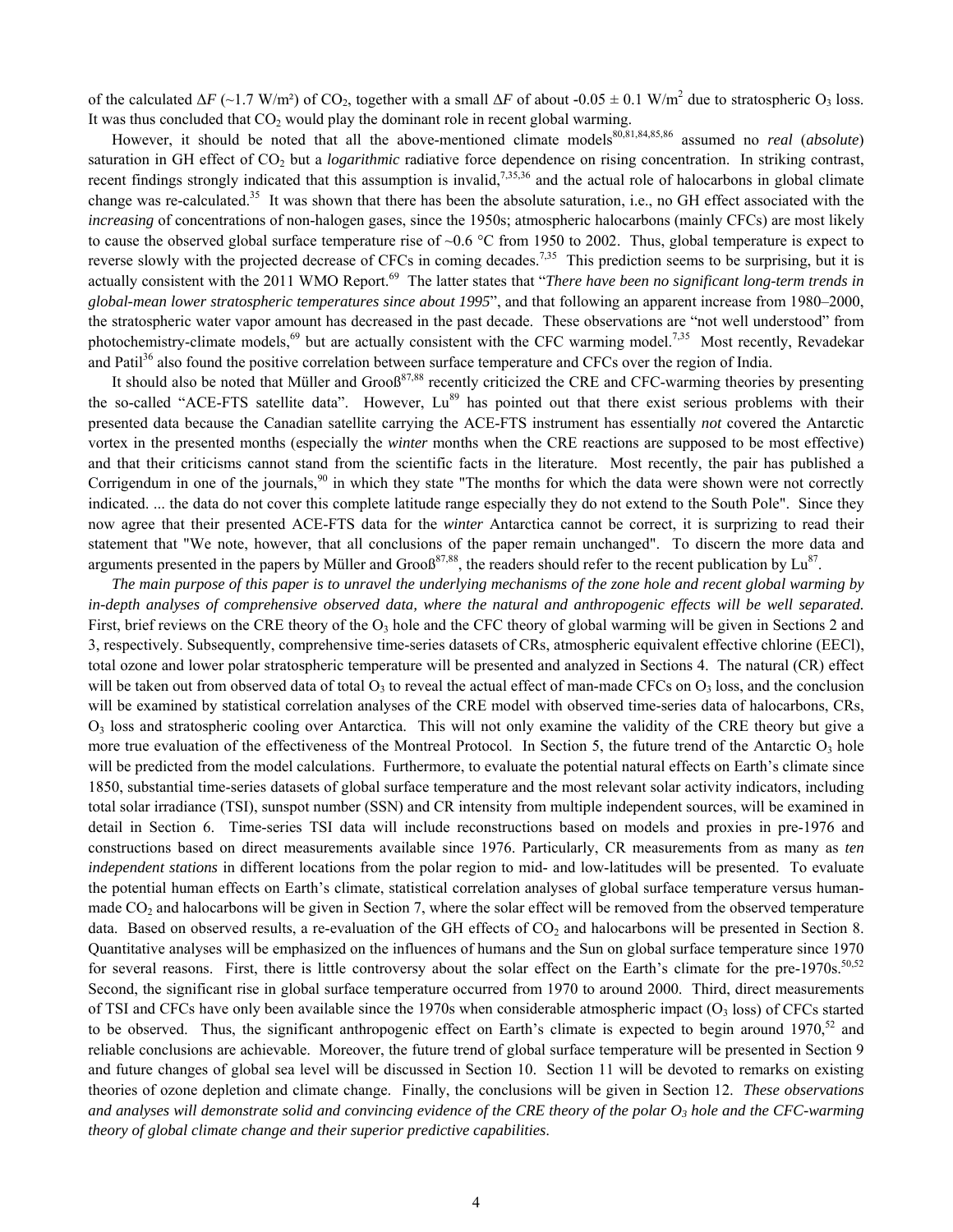## **2. The Cosmic-Ray-Driven Theory of the Ozone Hole**

The main features of the CRE mechanism distinguishing from photochemical models of ozone depletion will be outlined briefly as follows.

(1) The CRE mechanism has strong *latitude* and *altitude* effects corresponding to the distribution of electrons produced by CRs in the atmosphere. Since CRs are composed of charged particles, the earth's magnetic field focuses them onto the South and North Poles, and due to atmospheric ionization, the electron production rate has a maximum at  $\sim$ 18 km above the ground. On the other hand, on top of the general stratosphere, the detected free electron concentration drops sharply with descending altitudes: it is  $\sim 10^3$  electrons cm<sup>-3</sup> at  $\sim 85$  km, and  $\sim 10$  electrons cm<sup>-3</sup> at 60 km.<sup>77,78</sup> Below this height, the free electron density is too low to detect, as most free electrons are captured by atmospheric molecules (mainly  $O_2$ ). Consequently, electron-induced decompositions of halogen-containing gases take place mainly in the upper general stratosphere at high latitudes. But the situation is drastically different in the lower polar stratosphere in winter due to the presence of PSCs.<sup>9-12</sup> Electrons produced by CRs can effectively be trapped in PSC ice and transferred to adsorbed halogenated molecules. As shown in Figs. 2A-D, *strong <i>spatial* correlations between CR intensity, CFC dissociation and O<sub>3</sub> loss in the Earth's atmosphere with variations of latitude and altitude have been well observed.<sup>7,11,89</sup> Ozone loss occurs mainly in the polar stratosphere (Fig. 2A), and the  $O_3$  hole is exactly located at the polar stratosphere at  $15~18$  km (Fig. 2B). Also shown in Fig. 2B is the observed  $O_3$  loss over northern mid-latitudes (40°-53°N) from 1979 to 1998: apart from the expected O<sub>3</sub> loss maximum at ~40 km, there is also an O<sub>3</sub> loss peak in the lower stratosphere at the altitude of ~15 km.



Fig. 2. Spatial and time correlations between cosmic-ray (CR) intensity, CFC dissociation and ozone depletion. A: Latitude dependences of CR intensity and monthly mean total ozone in pre-O<sub>3</sub> hole (Oct. 1979 for Antarctica and March 1979 for Arctic) and O<sub>3</sub> hole period (dashed line for Oct. 1998 for Antarctica and March 1998 for Arctic). B: Altitude dependences of the springtime  $O<sub>3</sub>$  hole over Syowa, Antarctica (the red line) and  $O<sub>3</sub>$  loss per decade from 1979 to 1998 over northern midlatitudes (40°-53°N) (the squares).<sup>11</sup> C and D: 27-31 March (fall) and 16-23 August (winter) 1992 CF<sub>2</sub>Cl<sub>2</sub> levels in ppt from NASA UARS's CLEAS datasets.<sup>7</sup> E: 9-year mean time-series data of CFC-12, N<sub>2</sub>O, CH<sub>4</sub> are averaged from the ESA's MIPAS Near Real Time (daily) satellite data in the lower Antarctic stratosphere (65-90 S) during winter months (June 23-September 30) in 2003-2011, where the data for each gas were normalized to its initial value in the beginning of winter.<sup>89</sup> F: The 15-year mean time series total O<sub>3</sub> data are averaged from "Real-time" daily total O<sub>3</sub> data at Rothera in Antarctica over the past 16 years (1996-2011) recorded by the British Antarctic Survey (BAS).<sup>89</sup> In E and F, the 2002 data were not included due to the unusual split of the polar vortex in 2002.<sup>68</sup>

The concentration distribution of CFCs is generally anti-correlated with the CR intensity distribution, and the decomposition of CFCs is drastically enhanced in the lower polar stratosphere during winter (Figs. 2C and D). Time-series data of CH<sub>4</sub> and CFC-12 from the NASA UARS satellite datesets during the winter season were reported earlier,<sup>7</sup> showing significant depletion of CFCs but not  $CH_4$  in the winter months. More recently, a similar result was also observed from ESA's MIPAS Near Real Time daily satellite data of CFC-12,  $N_2O$  and CH<sub>4</sub> in the lower Antarctic stratosphere (65-90 $\degree$  S) during the winter season (June 23-September 30) over the past ten years (2002-2011).<sup>89</sup> The 9-year (2003-2011) mean time-series MIPAS data are shown in Fig. 2E, which indeed shows that the CFC-12 data exhibit a variation curve that overlaps well with that of the  $N_2O$  data, while the  $CH_4$  data show a very different curve. It is clearly confirmed that the  $CFC-12$  and N<sub>2</sub>O levels exhibit a similar continuous decrease since the beginning of winter, while the CH<sub>4</sub> level does not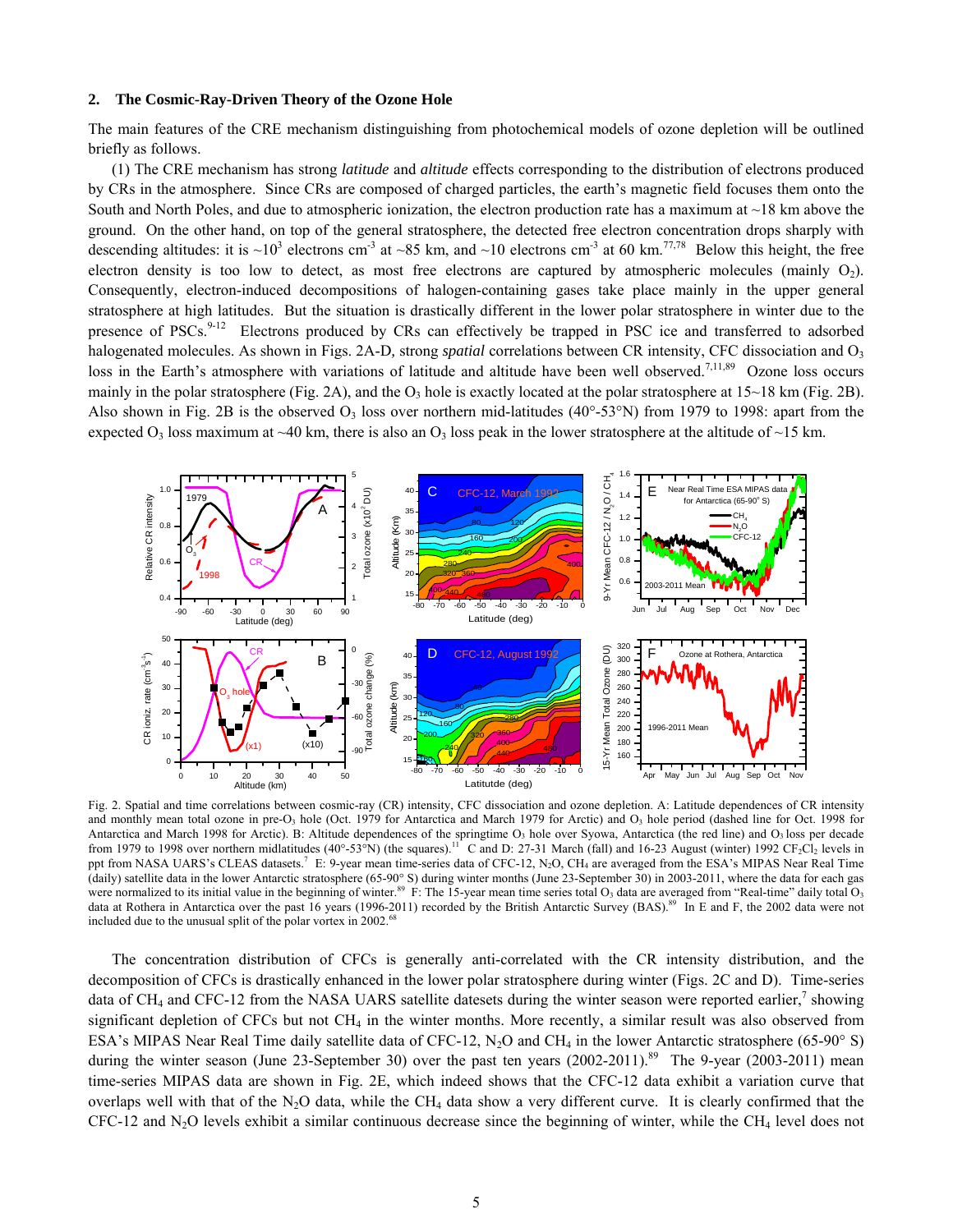decrease until the end of August. After that, all gases show decreasing trends in September-October and then rising trends in November. Note that in September and October (the early spring), the levels of all gases (CH<sub>4</sub>, N<sub>2</sub>O and CFC-12) drop in the polar lower stratosphere. This can be well explained by significant stratospheric cooling and air descending as a result of severe  $O_3$  loss in the springtime lower polar stratosphere. These data have provided solid evidence of CRE (DET) reactions of CFCs and N2O but not CH4 in the *winter* polar stratosphere.

The CRE mechanism can lead to the formation of reactive halogen species to destroy ozone in both the *winter* polar stratosphere in the dark and the *springtime* polar stratosphere with sunlight.<sup>7,9</sup> The British Antarctic Survey (BAS)'s realtime daily total  $O_3$  variations at Rothera, Antarctica over the whole years since 1996 were also shown recently.<sup>89</sup> The 15year mean time series total  $O_3$  data are shown in Fig. 2F, which clearly shows that total  $O_3$  starts to drop from a high value of about 300 DU at the beginning of July to about 220 DU (defined as the threshold of the  $O_3$  hole in photochemical models<sup>67-69</sup>) at the middle of August and to a minimum value as low as 150 DU in September. Note that due to the lack of sunlight in the lower polar stratosphere during early and mid-winter, the significant polar  $O<sub>3</sub>$  loss in July and early August cannot be explained by photochemical models. The real-time variation of total  $O<sub>3</sub>$  (Fig. 2F) generally follows well that of CFCs or  $N_2O$  (Fig. 2E) during the winter season, indicating that the CRE mechanism plays an important role in causing severe  $O_3$  loss over Antarctica.

(2) The CRE model has predicted an  $\sim$ *11-year cyclic* variation of  $O_3$  loss in the polar hole corresponding to the solar cyclic variation of the CR intensity that has an average periodicity of 11 years (varying in 9-14 years).<sup>7,11,12</sup> One should recall that because the oscillation amplitude of the CR intensity in 11-year CR cycles is well-known to be small, only about 10% of its mean value, the oscillation amplitude of polar stratospheric ozone will be observable only if the CRE mechanism plays a major role.<sup>12</sup> When the above prediction was made,<sup>11</sup> atmospheric chemists argued that no 11-year cyclic variations of ozone loss in the polar region would be observed.<sup>91,92</sup> In contrast to these arguments, high-quality ozone data obtained from NASA satellites have now confirmed a pronounced  $\sim$ 11-year cyclic correlation between CR intensity and 3-month average total  $O_3$  data in the  $O_3$  hole period over Antarctica (60-90° S).<sup>7</sup> Furthermore, it is also well-known that  $O_3$  loss can cause a stratospheric cooling: less  $O_3$  in the stratosphere implies less absorption of solar and infra-red radiation there and hence a cooler stratosphere. Thus, temperature data in the lower polar stratosphere is a direct indicator of polar  $O_3$  loss. Indeed, a clear 11-year cyclic correlation between CR intensities and lower stratospheric temperatures at the Antarctic Halley station in November following the  $O_3$  hole peak over the past 50 years (1956-2008) has also been found.<sup>7</sup>

(3) A simple quantitative expression of ozone loss due to the CRE mechanism has been found, in which total ozone loss  $(\Delta[O_3]_i)$  in the polar stratosphere is given by:<sup>7</sup>

$$
\frac{\Delta[O_3]_i}{[O_3]_0} = \frac{[O_3]_i - [O_3]_0}{[O_3]_0} = -k \times [C_i] \times I_i \times I_{i-1},
$$
\n(2)

where  $[C_i]$  the equivalent effective chlorine (EECl) in the polar stratosphere,  $\Delta [O_3]$ <sub>i</sub>/ $[O_3]$ <sub>0</sub> is the relative total  $O_3$  change,  $[O_3]_0$  the total  $O_3$  in the polar stratosphere when  $[C_i]=0$ ,  $I_i$  and  $I_{i-1}$  the CR intensities in the current and preceding years respectively, and *k* a constant. In Eq. 2, two effects of CRs are implied: the formation of reactive halogens from CRE reactions in PSCs should be linearly proportional to  $I_i$  and  $[C_i]$ ; both CR-produced ions and  $O_3$ -loss-induced stratospheric cooling can affect the formation of PSCs.<sup>7,63,64</sup> The latter effect may be delayed by  $\sim 1$  year.<sup>7</sup> It has been shown that Eq. 2 can reproduce well the observed 11-year cyclic variations of not only total  $O<sub>3</sub>$  but also stratospheric cooling over Antarctica in the past five decades.<sup>7</sup> Immediately, Eq. 2 gives O<sub>3</sub>-loss maxima in 1987, 1998 and 2008 and minima in 1991, 2002 and 2012~2013, in agreement with observed data (See Image 1). More quantitative and statistical analyses of observed data in terms of Eq. 2 will be given in Section 4.

## **3. The CFC Theory of Global Warming**

The explanation of blackbody radiation via the revolutionary concept of *energy quanta* put forward by Max Planck in 1900 is generally regarded as the dawn of 20<sup>th</sup> century quantum theory. Radiation from Earth's surface (after absorbing solar radiation) can approximately be treated as blackbody radiation. The radiation power in wavelength interval  $d\lambda$  or frequency interval dy is given by the Planck formula: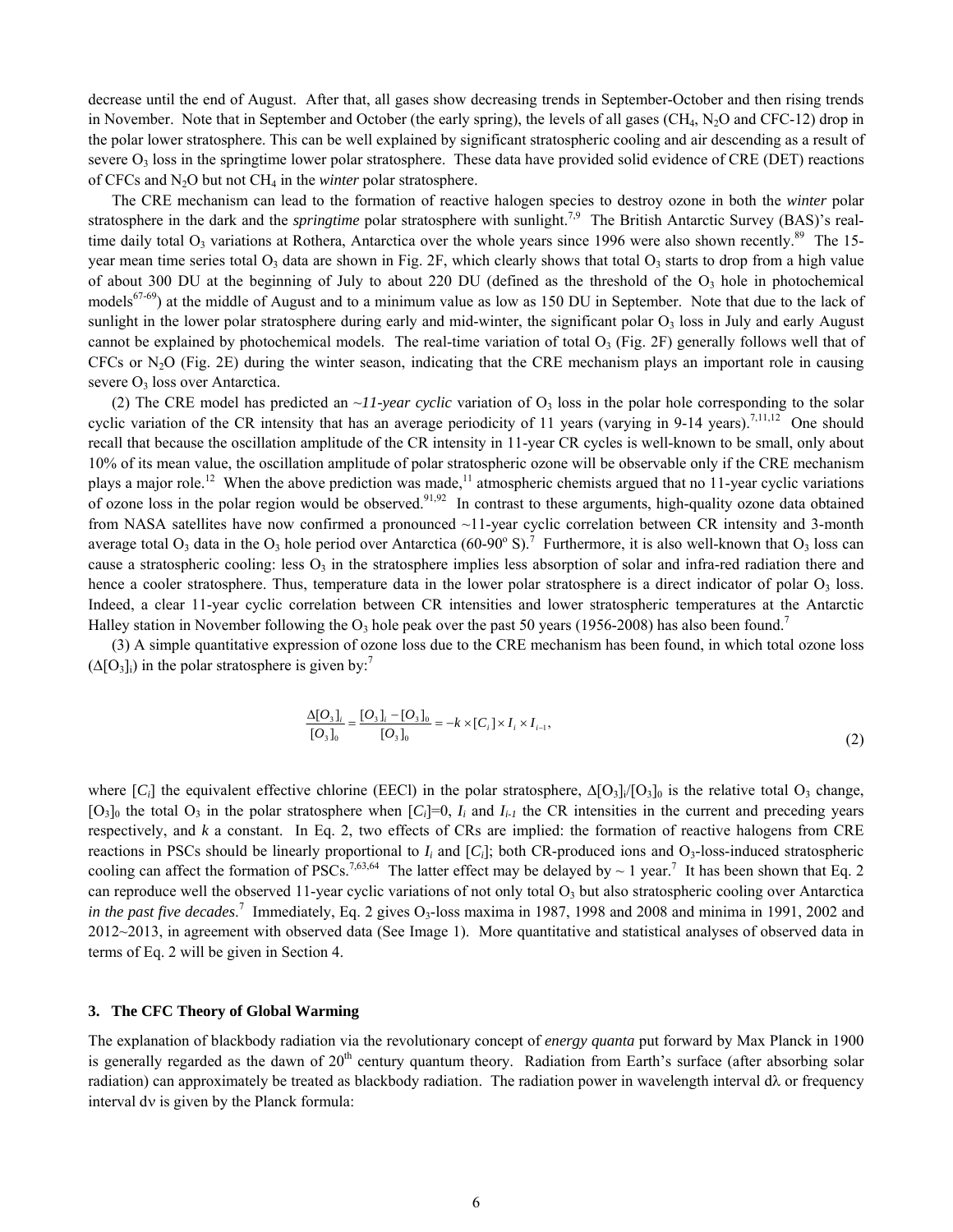$$
B_{\lambda}(T)d\lambda = \frac{8\pi hcV}{\lambda^5 (e^{hc/\lambda kT} - 1)}d\lambda, \text{ or } B_{\nu}(T)d\nu = \frac{8\pi hV\nu^3}{c^3 (e^{hv/kT} - 1)}d\nu,
$$
\n(3)

where  $B_\lambda(T)$  is the power density per unit wavelength  $\lambda$  and  $B_\nu(T)$  is the power density per unit frequency  $\nu (=c/\lambda)$  at the temperature *T*, where *k* is Boltzmann's constant and *h* is Planck's constant. Power density is defined as the radiation intensity *I*, that is, the radiation energy per unit time per unit area. Traditionally, the wavelength  $\lambda_{\text{max}}$  for the  $B_{\lambda}(T)$ maximum is given by Wien's displacement law:  $\lambda_{\text{max}}=2898$  µm·K/T. Since the mean Earth's surface temperature is ~285 K,  $B_{\lambda}(T)$  will peak at  $\lambda_{\text{max}}=10.2$  µm in the infra-red (IR) wavelength range. Alternatively,  $B_{\nu}(T)$  peaks at a wavenumber around 558.9 cm<sup>-1</sup>, corresponding to  $\lambda$ =17.9 µm.

Climate researchers often argued that the IR absorption band of  $CO_2$ , which is at 600-770 cm<sup>-1</sup> ( $\lambda$ =13-17 µm), would center at the blackbody radiation of the Earth (see, e.g., ref. 81). However, this is actually a misconception: neither  $B_\lambda(T)$ nor  $B<sub>i</sub>(T)$  can be compared with the atmospheric absorption (transmittance) spectrum, since they are different in physical nature and units. This paradox can be solved with the integral of either  $B_{\lambda}(T)$  over  $\lambda$  or  $B_{\nu}(T)$  over v, which must give the same intensity *I*.<sup>35</sup> Here, the space radiation intensity spectrum  $I(\lambda)$  of the Earth surface at T=285 K in  $\lambda$ =4-17 µm, together with a theoretical atmospheric transmittance spectrum, is shown in Fig. 3, which gives an intensity peak around  $10 \mu m$ . There are two reasons to call the spectral region of  $\lambda = 8-12$  um as the atmospheric "window". First, the unpolluted atmosphere is quite transparent in this spectral region, except for absorption by ozone at 9.6  $\mu$ m; this is generally agreed by climate researchers. Second, another more critical reason is that the majority of Earth's radiation energy is emitted into space at  $\lambda$ =8~12 µm, where the maximum intensity of Earth's blackbody radiation is located.



Fig. 3. Blackbody radiation intensity spectrum  $I(\lambda)$  and atmospheric transmittance spectrum of the Earth.<sup>35</sup>

It follows that over 80% of the total radiation energy from Earth's surface and clouds is emitted into space in the  $\lambda$ region of 8-12  $\mu$ m. Therefore, any pollutant that strongly absorbs radiation at  $\lambda$ = 8-12  $\mu$ m is a highly effective GH gas. Unfortunately, many halogen-containing molecules such as CFCs are not only major ozone-depleting molecules but highly effective GH gases because of their strong absorption bands at  $\lambda$ =8-12  $\mu$ m.<sup>35,79-84</sup>

As also shown in Fig. 3, CO<sub>2</sub> contributes to strong absorption bands at  $\lambda$ =4-5  $\mu$ m and 13-17  $\mu$ m, while H<sub>2</sub>O (water) is the most effective absorber in the entire IR spectral range with two major bands at  $5-8.3$   $\mu$ m and  $11-17$   $\mu$ m. Thus, the key question is the relative importance of the GH effect of CFCs, to those of non-CFC gases (particularly  $CO<sub>2</sub>$ ). It is worthwhile to note that  $CO_2$ ,  $CH_4$  and  $N_2O$  have high atmospheric concentrations in 392 ppm, 1.9 ppm and 327 ppb, respectively, which are  $10^6$ ,  $10^4$  and  $10^3$  times those of CFCs and HCFCs in 100-500 ppt.<sup>68,69</sup> Although the CH<sub>4</sub> and N<sub>2</sub>O levels are lower than CO<sub>2</sub>, IR absorption band strengths of CH<sub>4</sub> at 7.6 µm and N<sub>2</sub>O at 7.8 µm are  $1\sim$ 2 orders of magnitudes higher than that of  $CO<sub>2</sub>$  at 15  $\mu$ m.<sup>80,82</sup> Thus, the absorption of the Earth IR radiation by these non-halogen gases is most likely to have saturated.

Indeed, the saturation in GH effect of non-halogen gases has been observed in recent studies. Contrary to the predictions of climate models<sup>80,93,94</sup>, for example, no effects of non-halogen gases on polar ozone loss and stratospheric temperature over Antarctica since the 1950s have been found, and the global surface temperature has closely followed the total level of atmospheric CFCs.<sup>7,35</sup> Furthermore, changes in the Earth's GH effect can be detected from variations in the radiance spectrum of outgoing longwave radiation (OLR) at outer space, which is a measure of how the Earth radiation emits to space and carries the signature of GH gases that cause the warming effect. As first observed in a careful analysis of satellite data by Anderson et al.<sup>95</sup> and recently revisited by  $Lu^{35}$ , there exists the striking contrast between observed and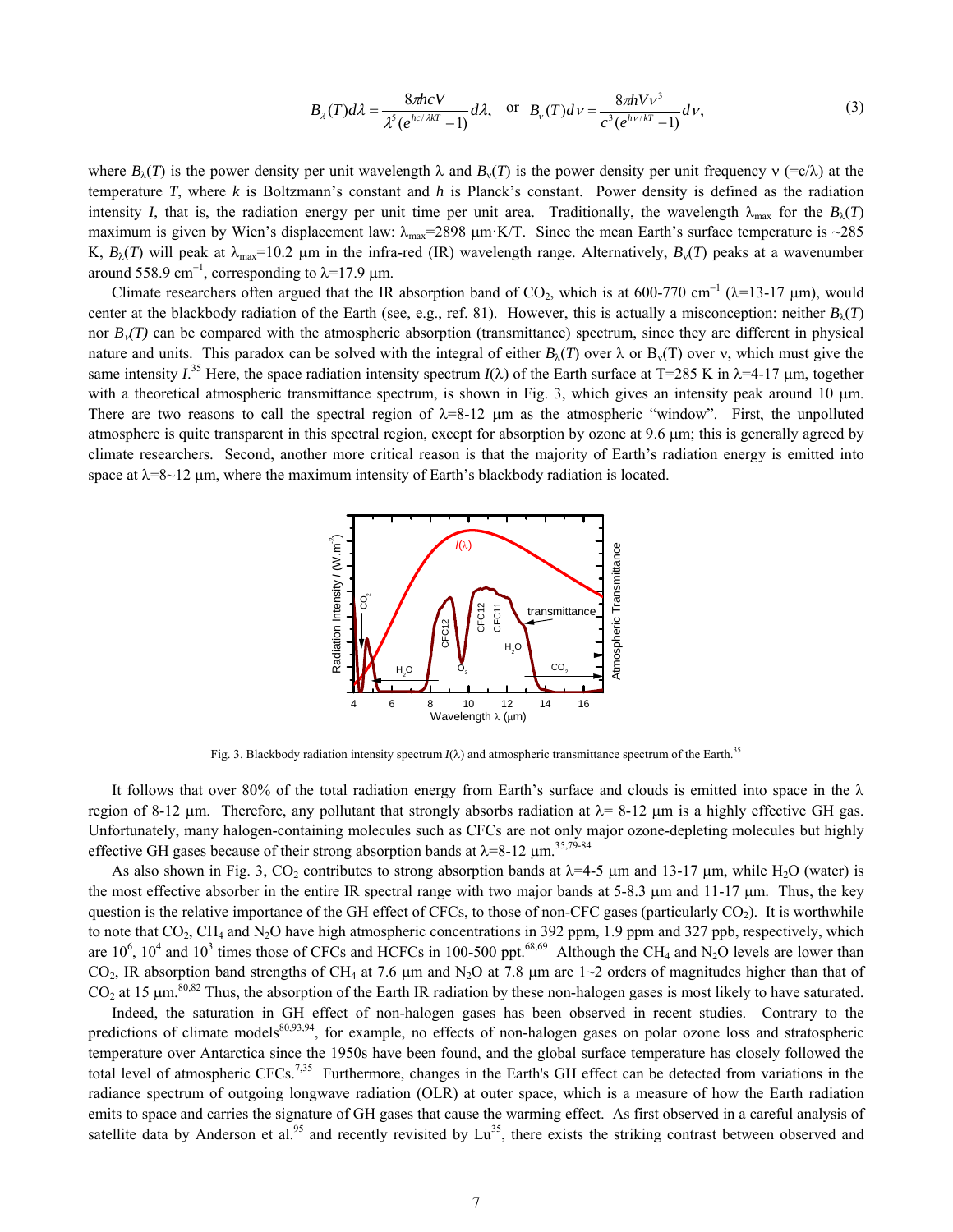CO2-warming-theory predicted radiance difference between OLR spectra measured in 1970 and 1997 (spanning over the most drastic warming period). In fact, the expected strong  $CO_2$  absorption band in the 600 to 800 cm<sup>-1</sup> region is *absent* in the observed difference spectrum. Moreover, detailed analyses by Fischer et al.<sup>96</sup> of high-resolution records from Antarctic ice cores showed that the CO<sub>2</sub> concentration increase by  $80~100$  ppm had a lag of  $600~1000$  years *after* the warming of the last three deglaciations, and despite strongly decreasing temperatures by about  $5^{\circ}$ C, high CO<sub>2</sub> concentrations remained constant for thousands of years during glaciations. The results have questioned the application of the past  $CO<sub>2</sub>$ -climate relation to the recent anthropogenic warming.<sup>96</sup> Further evidence of the real saturated GH effect of non-halogen gases and the dominant role of halocarbons in altering the Earth climate since 1970 will be shown in Sections 7 and 8.

### **4. Evaluation of the Montreal Protocol**

The observations mentioned above have shown that both total  $O<sub>3</sub>$  loss and stratospheric cooling in Antarctica can be well reproduced by Eq. 2 that leads to the dependence of  $O_3$  loss on the EECl level  $[C_i]$  and CR intensity  $I_i$  only. The CR intensities have been well recorded since 1960s, showing a rising trend in the past four solar cycles.<sup>7</sup> This means that no sign in recovery of recorded Antarctic  $O_3$  losses is most likely due to rising CR intensities, which compensates the declining EECl levels in the polar stratosphere. Thus, the *real* change of the stratospheric EECl levels can be determined by correcting measured total  $O_3$  data or temperature data in the lower polar stratosphere with the CR-factor of  $1/(I_{i,j})$ . Therefore the real effectiveness of the Montreal Protocol can be evaluated, provided that reliable data of stratospheric  $O_3$  / temperatures and CRs are used.

Here, new quantitative analyses of polar stratospheric  $O_3$  and cooling data in terms of the CRE mechanism are given with three improvements. First, previous studies.<sup>7,12</sup> used the NASA's monthly mean total  $O_3$  data over the South Pole (60-90° S) directly averaged from the *original* 5° zonal-mean observed data without taking the area differences into account. This led to the absolute total  $O_3$  values lower by ~30 DU, though they were mainly expressed as percentages of variations in those studies and therefore induced only a negligible artificial effect.<sup>89</sup> The present study uses the NASA's monthly mean total O<sub>3</sub> data over the Antarctica, re-calculated from the *area-weighted* 5° zonal-mean observed data. Second, atmospheric dynamics is known to cause large fluctuations in total  $O_3$  in the polar hole from year to year.<sup>68</sup> To minimize this unpredictable short-term effect, a *three-point (year) adjacent averaging* is applied to observed data:  $[O_3]_i = \{[O_3]_i\}$  $_{1}$ +[O<sub>3</sub>]<sub>i+1</sub> $\{O_3\}$ <sub>i+1</sub> $\{O_3\}$ . This minimal processing can effectively reduce the fluctuation level of measured data. Third, *statistical correlation analyses* between the CRE equation and observed data of total  $O<sub>3</sub>$  and stratospheric cooling over Antarctica are given *for the first time*. Also note that the 2002 Antarctic stratospheric  $O_3$  and temperature data, which showed unusually large deviations and could generate artificial analysis results due to the unusual split of the polar vortex,<sup>68</sup> are excluded in the present analyses. These improvements should lead to more accurate and reliable conclusions.

NASA's TOMS and OMI satellite datasets have so far provided the most widely used total  $O_3$  data for the global and polar regions since 1979, while NOAA's ongoing surface-based observations have provided a measure of ozone-depleting chlorine- and bromine-containing gases in the lower atmosphere. Cosmic ray measurements at McMurdo (77.9° S, 166.6° E) are the only record providing *continuous* time-series CR data over Antarctica since 1960s. Here, the CR data at McMurdo and NOAA's EECl data measured in the lower atmosphere at Antarctica and mid-latitudes are plotted in Figs. 4A and B, respectively, which show that the tropospheric EECls have declined since its peak observed around 1994. Indeed, the observed tropospheric EECl over Antarctica, normalized to the 1980 value, has declined by about 24% from the peak value. The NASA's October monthly mean total  $O_3$  data over the South Pole (60-90 $^{\circ}$  S) and annual mean total  $O_3$  in lowand mid-latitudes (65° S-65° N) in 1979-2010, as well as their 3-year average data, are shown in Figs. 4C and D, respectively. The observed data in Fig. 4C show that the Antarctic total  $O_3$  decreased drastically from the end of the 1970s to 1995, following the significant rise of the halogen loading in the stratosphere. From 1995 to the present, total  $O_3$  over Antarctica has exhibited pronounced 11-year cyclic oscillations. Total ozone at mid-latitudes has shown a much smaller magnitude of *continuous* decrease and clear 11-year cyclic modulations since 1979 up to the present (Fig. 4D).

The observed Antarctic and non-polar  $O_3$  data after correction by the CR-factor of  $1/(I_i I_{i-1})$  are shown in Fig. 4E and F, respectively, in which polynomial fits to the data give  $R^2$ =0.88 and 0.64 (coefficient of determination) with the probability  $P<0.0001$  for  $R^2 = 0$  (no trend). Most strikingly, Fig. 4E shows that  $O_3$  losses in the Antarctic hole have had a clear *recovery since around 1995*. *Quantitatively, the October mean total O3 loss over Antarctica has recovered by 20~25% from the peak loss at ~1995*. Comparing the  $O_3$  data in Fig. 4E with the EECl data in Fig. 4A, one can clearly see that the corrected  $O_3$  loss over Antarctica follows the NOAA measured EECl closely, with a short delay of only  $1~2$  years in the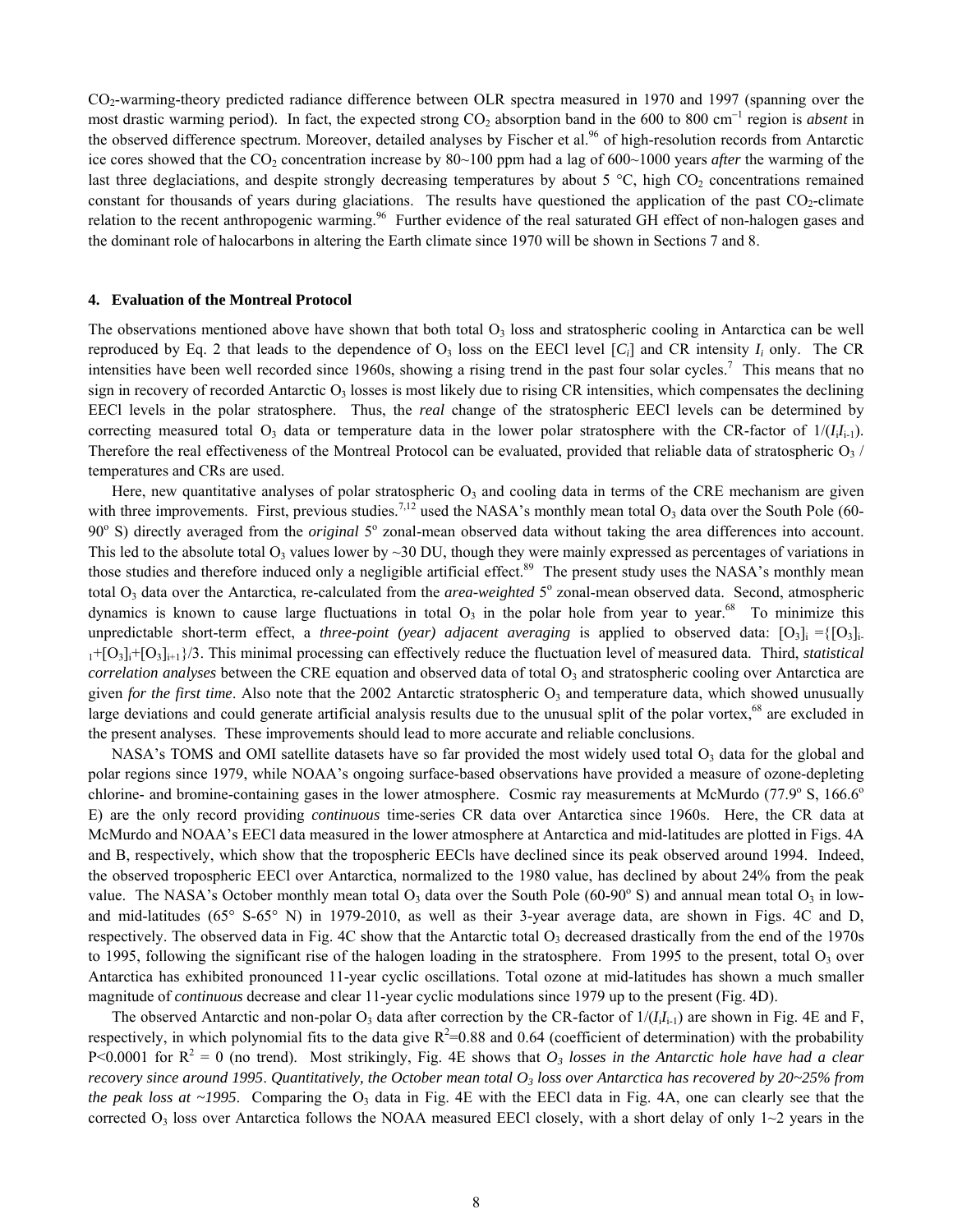polar stratosphere. Indeed, the projected EECl with a 2-year delay has shown an approximately 23% decline from its peak at 1995-1996. *This result indicates that CFCs are indeed one of the main causes of the Antarctic O3 hole, which has shown a sensitive response to the decrease in the tropospheric CFCs regulated by the Montreal Protocol*. In contrast, Fig. 4F shows no sign in recovery for  $O_3$  loss at mid-latitudes. This means that a time delay of  $\geq 10$  years between the surfacemeasured and stratospheric EECl in mid-latitudes is required, as shown in Fig. 4B. Thus, it is obvious that the stratospheric EECl decline and associated  $O_3$  recovery in mid-latitudes are significantly delayed, compared with those in the polar stratosphere.



Fig. 4. Observed and corrected time-series total ozone in Antarctica (60-90° S) and mid-latitudes (65° S-65° N) during 1979-2010. A and B: NOAA's equivalent effective chlorine (EECl) data measured in the troposphere (solid lines) and projected EECl in the stratosphere (dash lines) at Antarctica and mid-latitudes, as well as CR intensities *I* measured at McMurdo, Antarctica. Both stratospheric EECl and CR data are normalized to their values in 1980. C and D: October monthly mean total O<sub>3</sub> over Antarctica and annual mean total O<sub>3</sub> at mid-latitudes, obtained from NASA TOMS N7/M3/EP/OMI satellites; also shown are the 3-point adjacent averaged smoothing. E and F: 3-point mean total  $O_3$  data are corrected by the CR-factor of  $1/(I_iI_{i-1})$ ; polynomial fits to the corrected data give coefficients of determination  $R^2$  indicated and P<0.0001 for  $R^2=0$  (no trend). It is clearly discovered that after the CR effect is removed, the  $O_3$  hole over Antarctica has recovered by 20~25%, while no clear recovery in  $O_3$  depletion at mid-latitudes has been seen.

In photochemical models, the 11-year cyclic variation of total  $O<sub>3</sub>$  in the tropics and mid-latitudes was attributed to the pure solar cycle effect: maxima in UV solar irradiance cause maxima in photochemical  $O_3$  production.<sup>68</sup> This explanation, however, ignores another aspect of the photochemical models: maxima in UV solar irradiance would lead to maxima in activation of halogens for  $O_3$  destruction. It should be noted that in the past 3 solar cycles, UV solar irradiance at the Herzberg continuum (200–242 nm) relevant to O<sub>3</sub> production varied by ~3%, which is far less than ~8% at the Schumann– Runge bands (175–200 nm) and 18% at the Schumann–Runge continuum (130–175 nm) relevant to CFC photodissociation leading to  $O_3$  destruction.<sup>97</sup> Furthermore, photochemical models gave the maximum 11-year  $O_3$  variation in the *upper* stratosphere at  $~40$  km, while the observed total  $O<sub>3</sub>$  cyclic variation originates mainly in the *lower* stratosphere at altitudes below 25 km for mid-latitudes and the origin remained uncertain in terms of photochemical models.<sup>68,69</sup> Moreover, if the solar cycle effect were significant, a similar amplitude for total  $O_3$  variations over the Northern and Southern Hemispheres (NH and SH) would be expected. However, when annual total  $O_3$  in 0-65°S and 0-65°N bands obtained from the same NASA TOMS/OMI satellite datasets are plotted (not shown here), one can show that the total  $O_3$  over the SH shows a much more pronounced 11-year variation than that over the NH. The latter actually shows a near flat in 1983-2004. Thus, the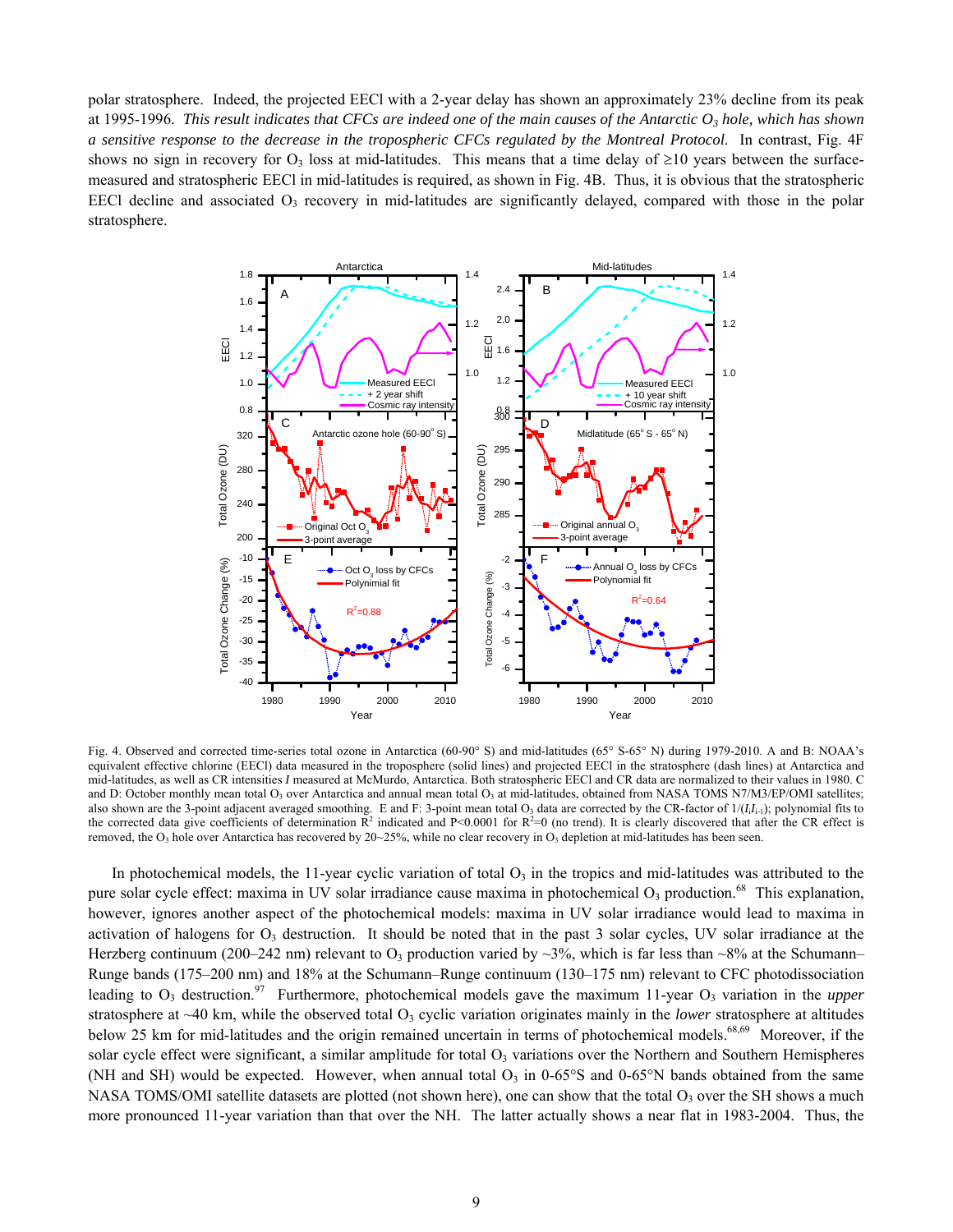solar cycle effect cannot be the significant cause of the observed 11-year cyclic ozone variation. A more reasonable explanation seems that the cyclic total  $O_3$  variation in the extra-polar region is due to the export of CRE-driven  $O_3$  loss in the polar region; CRs have an 11-year cyclic variation by about 20% from solar minima to maxima (Fig. 4A). This effect exists in both hemispheres but is larger in the SH due to the larger and more regular  $O_3$  depletion in the Antarctic vortex.<sup>68</sup> Note also that no correction of total  $O_3$  *in the polar region* by the UV solar irradiance has been proposed, as severe polar  $O_3$ loss occurs mainly in the winter and early spring *lower* polar stratosphere at attitudes of 15-20 km and no solar effect is expected there.<sup>68,69,91,92</sup> This is also evident by the fact that polar total  $O_3$  observed in the *summer* Antarctic stratosphere showed no 11-year periodic variations, indicating no solar-cycle effects on polar  $O_3$  production.<sup>7</sup> Finally, there is no significant trend in the *long-term* variation of solar irradiance since the 1970s,<sup>68,97</sup> so no solar effect on the *long-term* trend of ozone in either polar or the extra-polar region is expected.

Moreover, the data in Fig. 4 are also critical to revealing the underlying mechanism for  $O_3$  loss. In current context of atmospheric chemistry, the photodissociation mechanism proposed that CFCs would mainly decompose in the upper tropical stratosphere; air carrying the photoproducts (inorganic species) is then transported to the lower Antarctic stratosphere. Thus, a long delay ( $\sim$ 6 years) from the troposphere peak was projected for the EECl to destroy  $O_3$  in the Antarctic stratosphere.<sup>68,69</sup> The situation for the mid-latitudes of both hemispheres is different from the Antarctica primarily because it was thought that air in the mid-latitude stratosphere would have a younger mean 'stratospheric age' (~3 years) compared to air above Antarctica. As a result, halocarbons in the mid-latitude stratosphere would need less time to become degraded by UV sunlight, and hence the mid-latitude stratospheric EECl was shifted by  $\sim$ 3 years only from the values measured at the troposphere.<sup>68,69</sup> This understanding of halocarbons in the atmosphere is just opposite to the observed data shown in Fig. 4. In contrast, the CRE mechanism gives that halocarbons are mainly *in-situ* destroyed in the *polar* stratosphere and therefore the EECl to destroy  $O_3$  in the polar region should be more sensitive to the change of halocarbons in the troposphere. That is, a short delay  $(1\sim2)$  years) is expected between the polar stratospheric EECl change and the halocarbon change observed in the troposphere. Differently due to the low electron density in the mid-latitude stratosphere (Fig. 2A), the electron-induced dissociation of halocarbons to destroy  $O<sub>3</sub>$  at mid-latitudes is much slower. In other words, halocarbons have a much longer residence time in the mid-latitude stratosphere than in the polar stratosphere. As a result, a much longer lag time from the tropospheric halocarbon change is expected for the EECl and resultant  $O_3$  recovery in the mid-latitude stratosphere. This is exactly observed in the data of Fig. 4, showing strong evidence of the CRE mechanism.

To establish further the reliability of the above conclusions, statistical correlation analyses of the CRE mechanism and observed ozone data are shown in Fig. 5A-D, which plot the time-series October monthly mean and 3-month (October-December) mean total  $O_3$  data observed by NASA satellites and fitted by Eq. 2 as well as total  $O_3$  changes versus the product of  $[C_i] \times I_i I_{i-1}$ , respectively. First, as we expect, the 3-point adjacent averaging reduces the fluctuation level of total O3 data significantly. Second, Figs. 5A and B show that Eq. 2 can well reproduce 11-year cyclic ozone losses in the Antarctic ozone hole. Third, Figs. 5C and D show that for the October and the 3-month average total  $O_3$  data, statistical correlation coefficients -R of 0.86 and 0.92 are obtained for the linear fits to the observed data. All the statistical fits were made at a fixed 95% confidence. These results show an excellent linear correlation between total  $O<sub>3</sub>$  and the value of  $[C_i] \times I_i I_{i-1}$  in the Antarctic O<sub>3</sub> hole and thus provide convincing evidence of the CRE mechanism (Eq. 2) and the reliability of the conclusions drawn from the observed ozone data corrected by  $1/I_{i-1}$  (Fig. 4).

As mentioned above, the temperature variation at the springtime lower polar stratosphere directly reflects real polar  $O<sub>3</sub>$ loss. Thus, it is worthwhile to show the time-series variation of the lower polar stratospheric temperature. Here, both total  $O_3$  and temperatures in the lower stratosphere (100 hPa) at the BAS's Halley station (75°35' S, 26°36' W), Antarctica, in the later springs (November, immediately after the  $O_3$  hole peak in October) from 1979 to 2011 are shown in Fig. 6A. First, the observed data indeed visibly show that both total ozone and lower stratospheric temperature have *11-year cyclic variations,*  which can be well fitted with Eq. 2 derived from the CRE mechanism. It is particularly interesting to note that the observed temperature data have a nearly perfect fit with Eq. 2. Second, Fig. 6B shows that the lower stratospheric temperature indeed has an excellent linear dependence on total ozone, in which a high correlation coefficient R=0.93 is obtained. Third, the observed total  $O_3$  and lower stratospheric temperature data after correction by the CR-factor of  $1/I_1I_{i-1}$  are shown in Figs. 6C and E, in which polynomial fits to the data give  $R^2=0.93$  (coefficient of determination) with the probability P<0.0001 for  $R^2$  $= 0$  (no trend). Consistent with the NASA satellite O<sub>3</sub> data for the Antarctica (60-90 $\degree$  S) in Figs. 4 and 5, both total O<sub>3</sub> and lower stratospheric temperature data at Halley again show a clear recovery since ~1995. Quantitatively, the pronounced recoveries of ~25% in total  $O_3$  loss and of ~22% in stratospheric cooling are clearly revealed.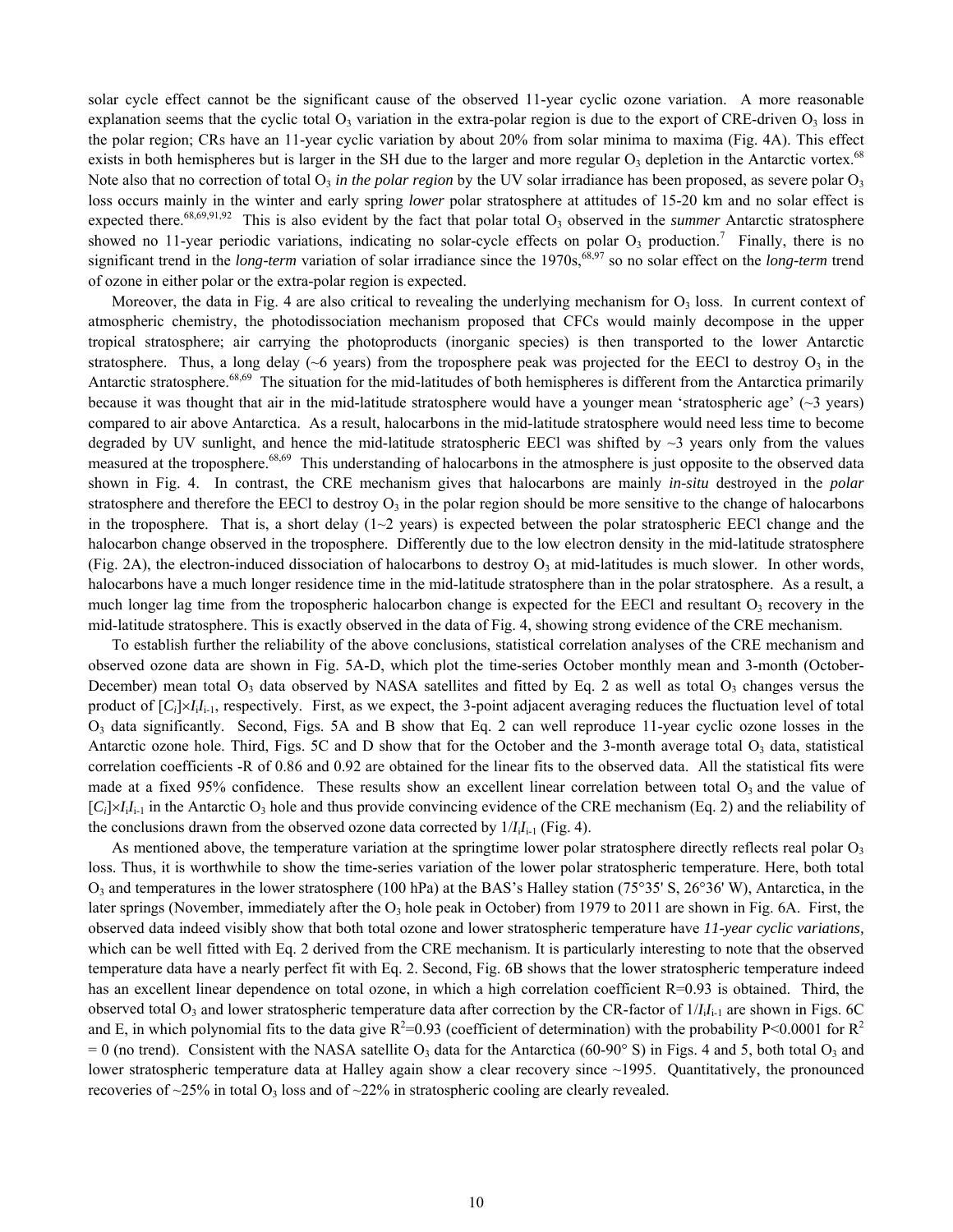

Fig. 5. Statistical analyses of the CRE mechanism and the Antarctic (60-90° S) ozone hole during 1980-2010. A and B: Time series data of October mean and 3-month (October-December) mean total  $O_3$  and their 3-point adjacent averaged data, as well as the best fits by the CRE equation (Eq. 2, text). C and D: 3-point average total  $O_3$  data are plotted as a function of the product of  $[C_i] \times I_i I_{i-1}$ , the equivalent effective stratospheric chlorine  $[C_i]$  and the CR intensities  $I_i$  and  $I_{i-1}$  in the current and preceding years; linear fits to the data give high linear correlation coefficients -R up to 0.92 and P<0.0001(for R=0). Here, total O<sub>3</sub>, EECl and CR data have the same sources as those in Fig. 4.



Fig. 6. Observed and corrected time-series data and statistical analyses of total ozone and lower stratospheric temperature at Halley, Antarctica in November during 1979-2011. A: Observed time-series  $O<sub>3</sub>$  and temperatures (only a minimum 3-point smoothing was applied to the observed data), as well as the best fit by Eq. 2. B: Temperatures versus total  $O_3$ ; a linear correlation coefficient R as high as  $0.93$  is observed. C and E: Observed  $O_3$  and temperature data are corrected by the CR-factor of  $1/(I<sub>i</sub>I<sub>i</sub>)$ ; polynomial fits to the correct data are also shown. It is clearly revealed that  $O<sub>3</sub>$  loss at Halley has recovered by about 25%. D and F:  $O_3$  and temperature data are plotted as a function of the product of  $[C_i] \times I_i I_{i-1}$ , respectively; linear fits to the data are also shown. High linear correlation coefficients (-R) up to 0.94 are obtained.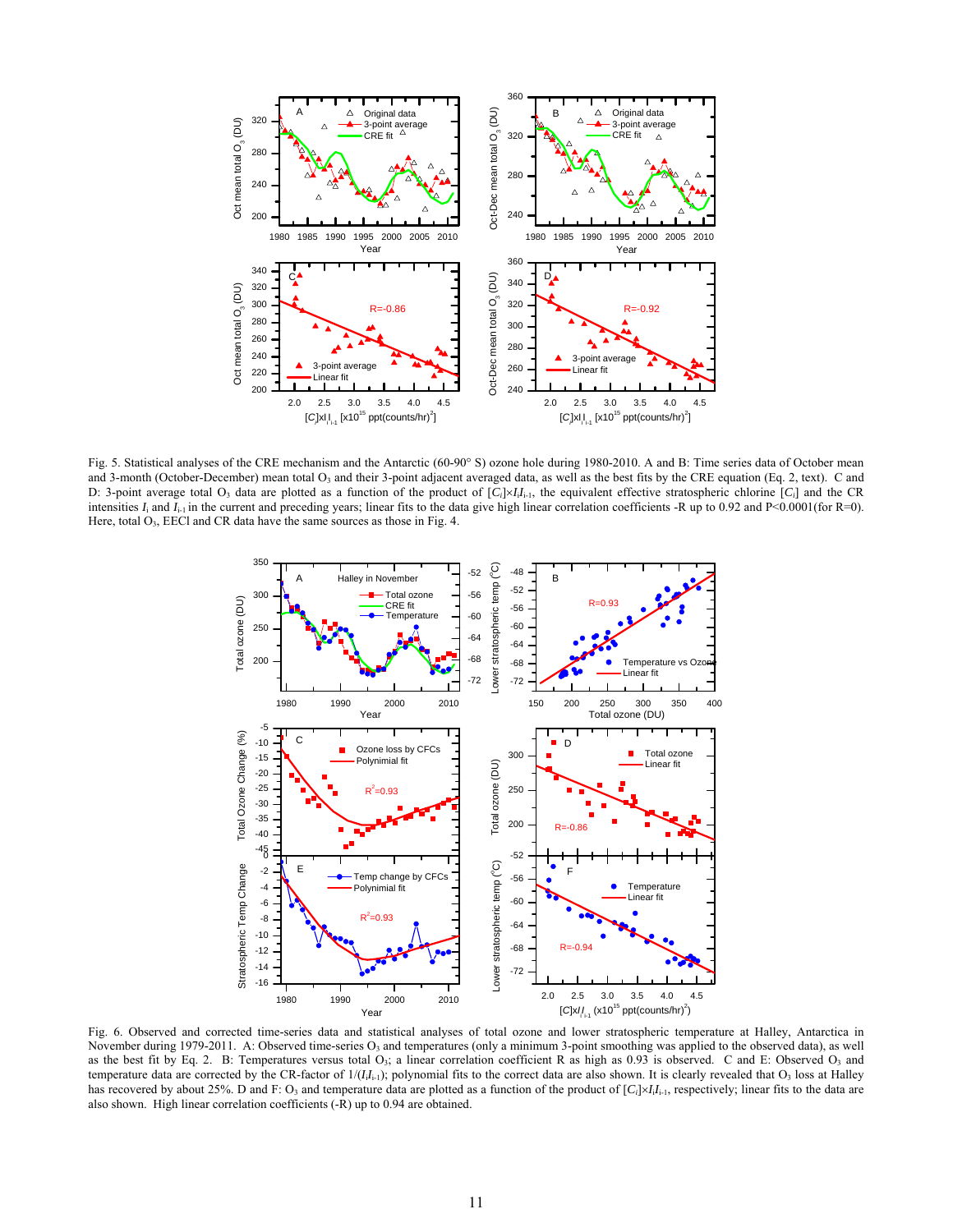Fourth, statistical correlation analyses of total  $O_3$  and lower polar stratospheric temperature at Halley in terms of the CRE equation are shown in Figs. 6D and F, respectively. Again, excellent linear correlations of total  $O<sub>3</sub>$  and stratospheric temperature with  $[C_i] \times I_i I_{i-1}$  variations are observed, and *high linear correlation coefficients*  $-R$  *up to 0.94 and P(for R=0)<0.0001 are obtained*. Similar to those shown in Figs. 5A-D, these results in Figs. 6A-F confirm that the CRE mechanism can excellently reproduce not only total  $O_3$  but also  $O_3$ -loss-induced stratospheric cooling data in the Antarctic hole. The observed pronounced 11-year cyclic variations in total  $O_3$  and lower stratospheric temperature are obviously due to the effect of CRs. These results lead to an important conclusion that both polar  $O<sub>3</sub>$  loss and lower stratospheric temperature over the past decades are well described by Eq. 2 with the equivalent effective stratospheric chlorine [*C*] and the CR intensity *I* as the only two variables. *In particular, the strikingly high linear correlation coefficient of 0.94 indicates that the long-term temperature variation in the lower polar stratosphere is nearly completely controlled by Eq. 2*. This is in striking contrast to the predictions of previous climate models that the large magnitude of stratospheric cooling due to the  $CO_2$  increase would be observed,  $80,93,94$  even as large as that induced by  $O_3$  loss.<sup>80</sup> *In fact, the results in Figs. 4-6 show no effect of non-halogen GH gases (CO2, CH4, N2O, etc) on the stratospheric climate of Antarctica over the past four decades*.

In a short summary, excellent statistical correlations of total  $O_3$  and polar stratospheric cooling with  $[C_i] \times I_i I_{i-1}$  shown in Figs. 4-6 have strongly shown the validity of Eq. 2 to describe the Antarctic  $O_3$  hole. Eq. 2 can unravel the direct effect of human-made CFCs on  $O_3$  loss after the removal of the CR effect. By correcting the observed data with the CR-factor of  $1/(I<sub>i-1</sub>)$ , both O<sub>3</sub> loss and stratospheric cooling in the polar O<sub>3</sub> hole have shown a clear recovering trend since around 1995, closely following the decrease of CFCs with the peak measured in the troposphere that occurred in 1993-1994. *A pronounced recovery by 20~25% of the O3 hole is now clearly revealed.* This result shows the success and importance of the Montreal Protocol inhibiting the use of CFCs on a global scale.

## **5. Future Trends of the Ozone Hole**

The high correlation coefficients obtained in Figs. 5 and 6 give high confidence in applying Eq. 2 to predict the future recovery of the ozone hole with the projected variations of human-made EECl and natural CRs. The Montreal Protocol has been effective in regulating ozone-depleting halogen-containing molecules, so that the EECl in the polar stratosphere is expected to continue the decreasing trend observed in the past decade.<sup>69</sup> The CR-intensity variation with an average periodicity of 11 years and its modulation of  $\sim$ 10% are well known, which can generally be expressed as<sup>7</sup>

$$
I_{i} = I_{i0} \left\{ 1 + 10\% \sin\left[\frac{2\pi}{11}(i - i_{0})\right] \right\},\tag{4}
$$

where  $I_{i0}$  is the median CR intensity in an 11-year cycle. Note that  $I_{i0}$  at Antarctica in the past three solar (CR) cycles has an increasing rate of  $\sim$ 2% per 11-year cycle. The best fit to all the observed CR data at the Antarctica (McMurdo) from 1960s-2009 yielded  $I_{i0}$ =8800[1+2%(i-1979)/11] (10<sup>2</sup> count/hr).<sup>7</sup> In ref. 7, this relationship was used to calculate future CR intensities by Eq. 4 and associated future total ozone variations over Antarctica by Eq. 2 with projected stratospheric EECl data obtained with *the assumed 6-year delay* from the tropospheric EECI data (as assumed in the 2007 WMO Report<sup>68</sup>). However, the observed and analyzed data shown in Figs. 4 and 6 have now shown that the stratospheric EECl data have *a lag time of only 2 years* from the tropospheric EECl data over Antarctica. Moreover, there is some uncertainty for the future change of solar activity, which regulates the future change of CRs in the coming decades. Here, we discuss three possible scenarios: A, the mean CR intensity  $(I_{i0})$  in the solar cycles in the 21th century would keep the same rising rate as that in the past three solar cycles; B,  $I_{i0}$  would keep nearly a constant value identical to that observed for the last 11-year cycle (2000-2011); and C,  $I_{i0}$  would have a decreasing trend returning to the value in 1970. The future CR intensities calculated by Eq. 4 with these scenarios of  $I_{io}$  are shown in Fig. 7A. With these projections and projected EECI data obtained with a lag time of only 2 years from the tropospheric EECl data, the calculated October and October-December total  $O_3$  over Antarctica for 1980-2080 by Eq. 2 are shown in Figs. 7B and C. The Antarctic  $O<sub>3</sub>$  hole is predicted to recover to the 1980 level around  $2058(\pm 5)$ , depending on the variations of not only the halogen loading but also CRs in the stratosphere. This recovery is faster by about 30~40 years than that given by photochemical model calculations, $69$  which predicted a recovery to the pre-1980 value by the end of this century.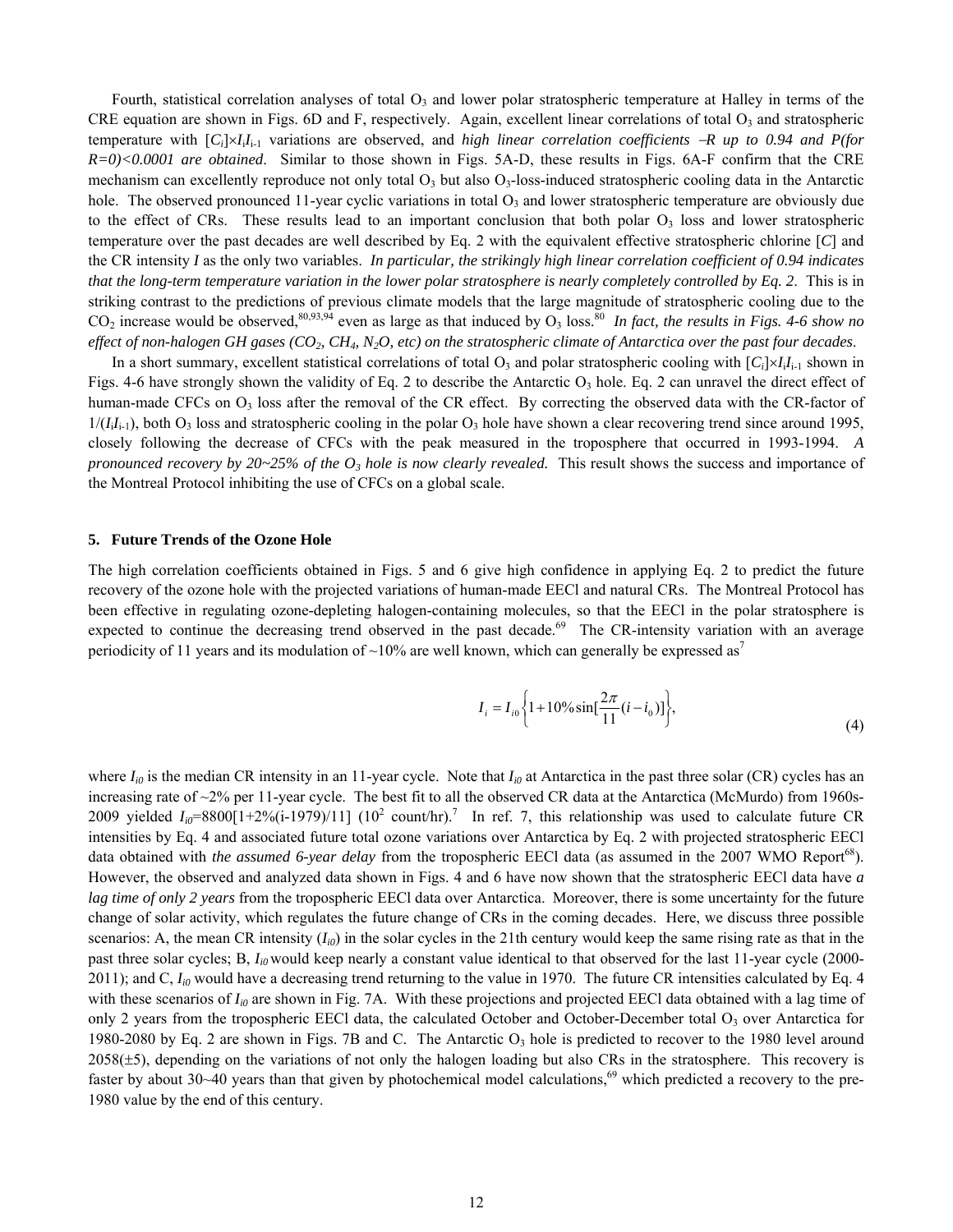

Fig. 7. Future trend of the Antarctic ozone hole. A: Observed and projected future changes of cosmic ray (CR) intensity and the equivalent effective chlorine (EECl) in the stratosphere of Antarctica, where projected EECl data were obtained with an assumed lag time of 2 years from the measured troposheric EECl data over Antarctica, observed CR data up to 2011 were obtained from the measurements at McMurdo and the future CR data were projected by Eq. 4 with the three possible scenarios of  $I_{i0}$  given in the text. B and C: Calculated October monthly mean and 3-month (October-December) mean total  $O_3$  over Antarctica with latitudes (60-90° S) by Eq. 2 with the observed and projected EECl and CR data shown in A; the observed total  $O_3$  data (solid circles in red) from 1979 to 2010 are the same as those in Fig. 5. The projected time range for recovery of the Antarctic  $O<sub>3</sub>$  hole to the 1980 level is also indicated (arrows).

## **6. Natural Effects on Global Surface Temperature**

There has been intense debate on the natural effect on Earth climate over the past  $3\n-4$  solar cycles. The controversies arise partially from the fact that direct total solar irradiance (TSI) measurements have only been available during the last three cycles and are based on a composite of many different observing satellites. As reviewed recently by Fröhlich, $57$  there are some differences in constructed TSI composites in not only absolute TSI values but also time-series trends of TSI. Two representative TSI composites are the PMOD composite<sup>54</sup> and the ACRIM composite<sup>51</sup>. Both are discussed in detail in their corresponding team websites. The ACRIM composite used the data as published, whereas the PMOD composite introduced corrections of effects not considered in the original data analysis. The ACRIM composite TSI time series showed an upward trend of 0.04-0.05% per decade between consecutive solar activity minima and was proposed to account for the global temperature rise in recent decades.<sup>51</sup> In contrast, the PMOD TSI composite showed a downward trend of TSI at solar maxima and indicated that the measured TSI variations since 1978 are too small to have contributed appreciably to accelerated global warming over 1970-2000.<sup>53</sup> Krivova et al.<sup>56</sup> also recently re-analyzed the ACRIM composite, employing the more appropriate SATIRE-S model. Their 'mixed' ACRIM– SATIRE-S composite showed no increase in the TSI from 1986 to 1996, in contrast to the ACRIM composite; a slight decrease by approximately 0.011–0.05% was actually found though it could not be estimated very accurately. Other studies<sup>52,54,55</sup> have shown that the solar activity cannot have had a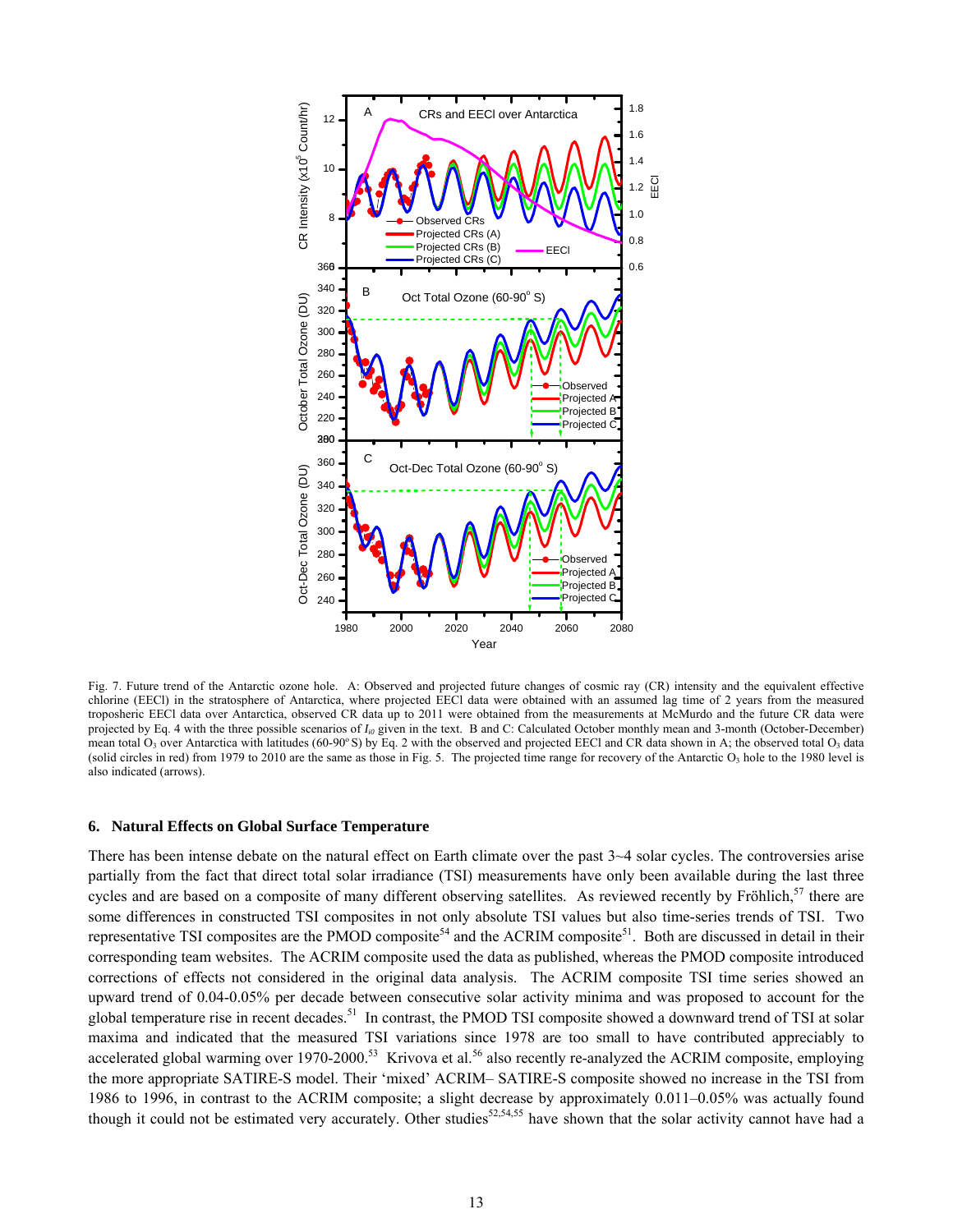significant influence on global climate since  $\sim$ 1970, irrespective of the specific process dominant in determining Sunclimate interactions: TSI changes or solar UV changes or cloud coverage changes by CR flux variations. Lockwood and Fröhlich<sup>55</sup> have even concluded that all the trends in the Sun for either a direct TSI effect on climate or an indirect effect via CR-regulated cloud coverage or for a combination of the two have been in the opposite direction to that required to explain the observed rise in global temperature in the late  $20<sup>th</sup>$  century.

Here, observed global surface temperatures and observed and constructed TSI composites since 1850 are shown in Fig. 8. First, it can be seen that the global temperature indeed closely followed the TSI variation up to 1970; the y-axis for TSI can be scaled so that the magnitudes of the temperature and TSI variations are similar during 1850-1970. This was actually shown previously by Hoyt and Schatten<sup>50</sup> and Solanki and Krivova<sup>52</sup>, and an excellent linear correlation with coefficients of 0.83~0.97 between the TSI and the temperature was obtained.<sup>52</sup> This implies that the TSI values can be converted into temperatures using the linear correlation.<sup>52</sup> The observed data indicate that the solar effect played the dominant role in climate change prior to 1970. Second, one can see that overall the difference in the long-term TSI variations of the PMOD and ACRIM composites since 1970 has been insignificant as far as the mean TSI trend is concerned, though the TSI minima are slightly different between the two composites. In the past 4 solar cycles, the mean TSI variation has been negligible, compared with the significant rising trend in 1900-1950 and the decreasing trend in 1950-1965. It should be reasonable to assume that the dependence of global surface temperature on TSI after 1970 remains the same as that prior to 1970. The observed temperature data can then be corrected by the TSI data to remove the pure solar effect, using the linear relationship given by observed global temperature and TSI data prior to 1970. The thus corrected global temperature data are also shown in Fig. 8. It is seen that the TSI variation in either of the PMOD and ACRIM composites could not explain the significant global temperature rise from 1970 to 2002. Indeed, the solar effect has played a very minor role since 1970; the drastic global temperature rise in 1970-2002 must be due to another effect.



Fig. 8. Natural effects on global surface temperature. Time-series annual global (combined land and sea) surface temperature anomalies (solid points) in 1850-2012 were from the UK Met Office. Time series (annual mean) total solar irradiance (TSI) constructed based on models and proxies prior to 1976 (from Hoyt and Schatten<sup>50</sup>) and on direct measurements after 1976 (from ACRIM TSI by Willson<sup>51</sup>; PMOD TSI by Fröhlich<sup>57</sup>), where their absolute values are shifted to equal in the 1970s. The right y-axis range for TSI data is scaled to show their similarity to global surface temperatures prior to 1970 (see, Hoyt and Schatten<sup>50</sup> and Solanki and Krivova<sup>52</sup>). The dash curve in red is for the observed global surface temperature data with the solar effect removed (see text). Instead of using 11-point averaging,<sup>50,52</sup> only 3-point averaging is applied to the measured temperature and TSI data here, and the UK HadCRUT3 data are shifted by  $0.15 \degree$ C to overlap with the NOAA data, to be consistent with Fig. 10.

To reach a more robust conclusion on the potential Sun's influence on climate after 1970, a more delicate analysis of other indices of solar activity may be required. Fortunately, observational records of the sunspot number (SSN) began about 300 years ago, and there has been little disagreement about the observed data of SSN. Approximately every 11 years, a maximum of solar activity is reached, with a large number of sunspots present on the solar surface. Solar cycle activity maxima are separated by minima during which only a few or no sunspots are present on the solar surface. As an indicator of solar activity, the number of sunspots is expected to have a consistent behavior with TSI. Moreover, the cosmic-ray intensity modulated by the strength of the Sun's open magnetic field is another indicator of solar activity and has been well recorded by independent detection stations in many parts of the world since the 1950s; the data are available from the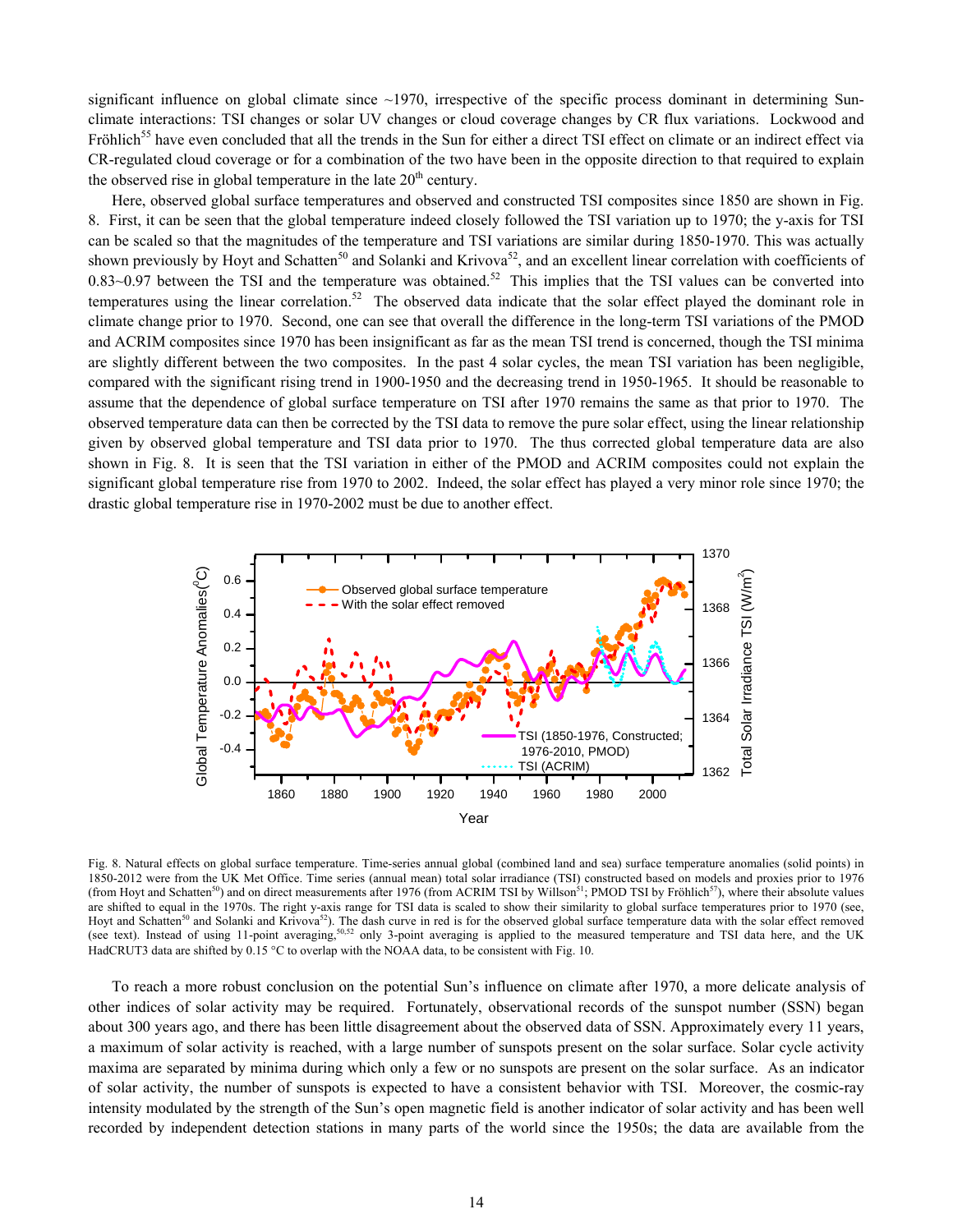Network of Cosmic Ray Stations. Thus, with combined measured data of TSI, SSN and the CR intensity from multiple sources, it is possible to obtain a reliable evaluation of the solar effect on the Earth's climate since 1970. Here, for comparison the PMOD and ACRIM TSI composites are again plotted in Fig. 9A, while the recorded time-series data of the SSN since 1900 are plotted in Fig. 9B. Fig. 9C shows the CR intensities since the 1950s from measurements *at ten stations* (McMurdo, Moscow, Apatity, Inuvik, Oulu, Kiel, Cape, Thule, Climax and Newark) at various altitudes (0-3 km) and latitudes from the polar regions to mid- latitudes. It can clearly be seen from Fig. 9B that the mean SSN had a rising trend in the first half of the  $20<sup>th</sup>$  century and a declining trend after that, particularly in the past 3 solar cycles. The variation of the CR intensity should be anti-correlated with that of the solar activity: the solar activity minimum (maximum) corresponds to the CR maximum (minimum). As shown in Fig. 9C, indeed, the observed CR data from multiple stations show that the *overall mean CR intensity has had an increasing trend during the period of 1970 up to the present*. Clearly, the observed CR maximum at 1997 is slightly larger than that in 1986. This is opposite to the expectation from the ACRIM TSI composite<sup>51</sup> showing that the TSI minimum at 1997 is larger than that at 1986, while consistent with the PMOD TSI composite<sup>53,57</sup> and the 'mixed' ACRIM– SATIRE-S composite<sup>56</sup>. Overall, the combined time series data of TSI, SSN and CR intensity in Fig. 9 have unambiguously shown that the natural influence on climate is indeed in the opposite direction to that required to explain the observed rise in global temperature in the decades of 1970-2002. That is, the natural effect is negligible and the human effect must be dominant. This conclusion, consistent with recent studies,<sup>52-57</sup> is now clearly established by the substantial observed data shown in Fig. 9.



Fig. 9. Time series variations of the indicators of solar activity. A: PMOD and ACRIM TSI composites constructed from measurements since 1976/1978. B: Annual mean sunspot number (SSN) and 11-year average sunspot number (SSN) from 1900 to 2011. C: Annual Mean cosmic ray intensity data measured at ten neutron detector stations (McMurdo, Moscow, Apatity, Inuvik, Oulu, Kiel, Cape, Thule, Climax and Newark) from the 1950s to 2011.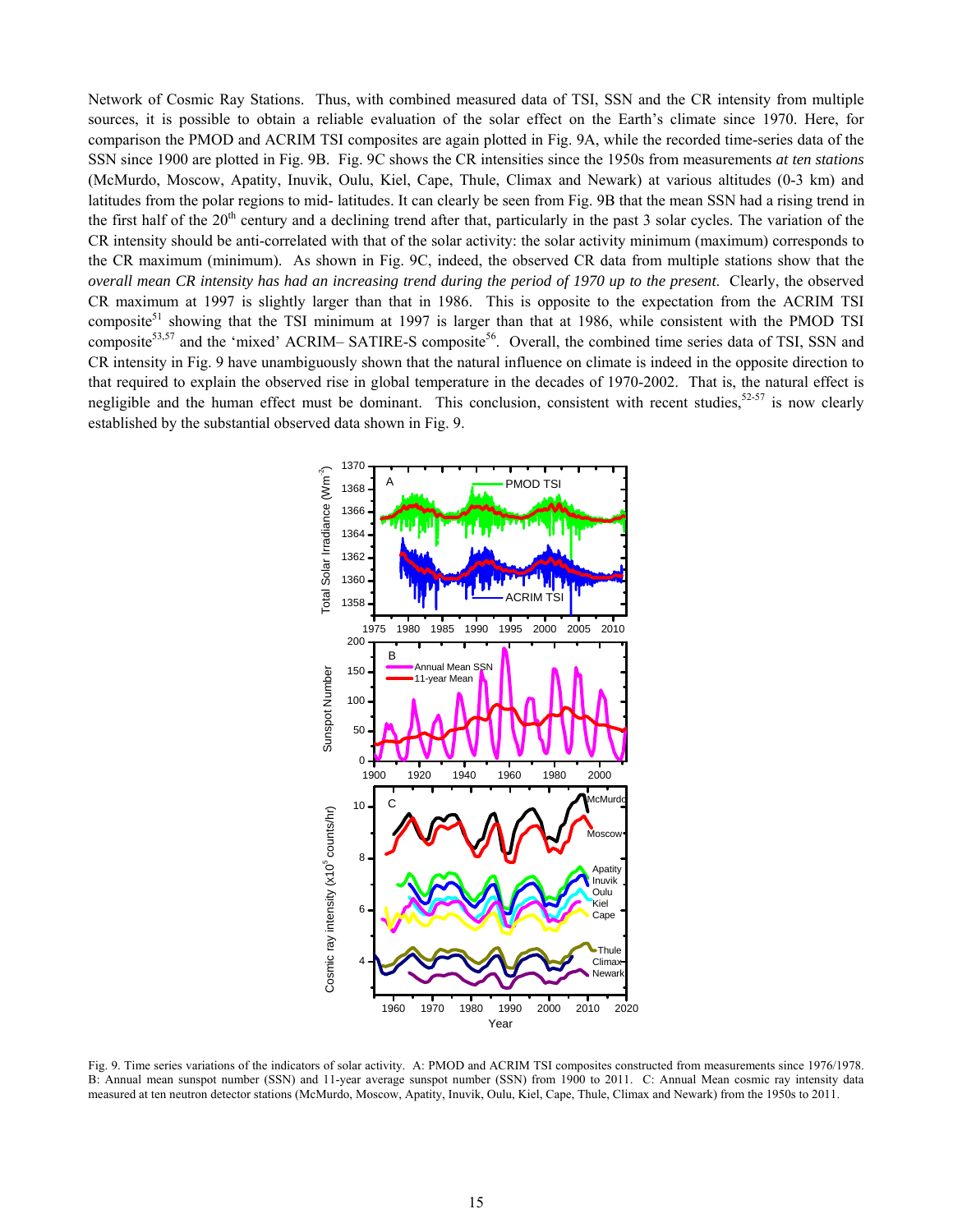#### 7. Global Surface Temperature vs  $CO<sub>2</sub>$  and CFCs

It was recently shown that despite the continued rising of  $CO<sub>2</sub>$  since 1850, global surface temperature remained nearly constant from 1850 to  $\sim$ 1930; when global surface temperature was plotted versus CO<sub>2</sub> concentration, a nearly zero correlation coefficient R  $(=0.02)$  was found, that is, the global temperature was independent of the rising  $CO<sub>2</sub>$  level (285 to 307 ppm) over this period of 80 years.<sup>35</sup> In the present study, a more in-depth analysis of the updated data of  $CO<sub>2</sub>$ , halocarbons and global surface temperature from 1850 to 2012 is presented. Figs. 10A-F divides observed data of  $CO<sub>2</sub>$ , halocarbons and global surface temperature into the two periods prior to and after 1970, respectively, corresponding to the atmospheres without and with appreciable anthropogenic CFCs. Time-series data of atmospheric  $CO<sub>2</sub>$  concentration and global surface temperature from 1850 to 1970 are plotted in Fig. 10A. There was a significant temperature jump of  $\sim 0.3$  °C in the short period of 1930-1940, but this can be explained well by the significant rise in solar activity,  $50,52$  as shown in Fig. 8. During this period of 120 years, the corrected global temperature with the solar effect removed (the same as Fig. 8)



Fig. 10. Global surface temperature, CO<sub>2</sub> and halocarbons from 1850 to 2012. A and B for 1850-1970: A, time-series atmospheric CO<sub>2</sub> concentrations and global surface temperatures; B, corrected global temperature with the solar effect removed (the same as Fig. 8) versus atmospheric CO<sub>2</sub> concentration. C-F for 1970-2012: C, time-series atmospheric CO<sub>2</sub> concentrations and total concentrations of atmospheric halocarbons (CFCs, HCFCs and CCl<sub>4</sub>); D, corrected global temperature with the solar effect removed versus  $CO<sub>2</sub>$  concentration; E, time-series global surface temperatures; F, corrected global temperature with the solar effect removed versus total concentration of atmospheric halocarbons. Linear fits to the data in F give nearly unit correlation coefficients as high as R=0.96-0.97 with P<0.0001 for (R=0). CO<sub>2</sub> data from 1850 to 1958 were from the Law Dome ice core analysis and data after 1958 were from direct atmospheric measurements at Mauna Loa Observatory. For halocarbon concentrations in the stratosphere, a 9-year delay from surface-based measurements was applied (see the text). Annual global surface temperatures (combined land and ocean (sea) surface temperature anomalies) were from both the UK Met Office and the US NOAA; only a minimum 3-point smoothing was applied to observed temperature data. The UK HadCRUT3 data are shifted by  $0.15 \,^{\circ}\text{C}$  to overlap with the NOAA data.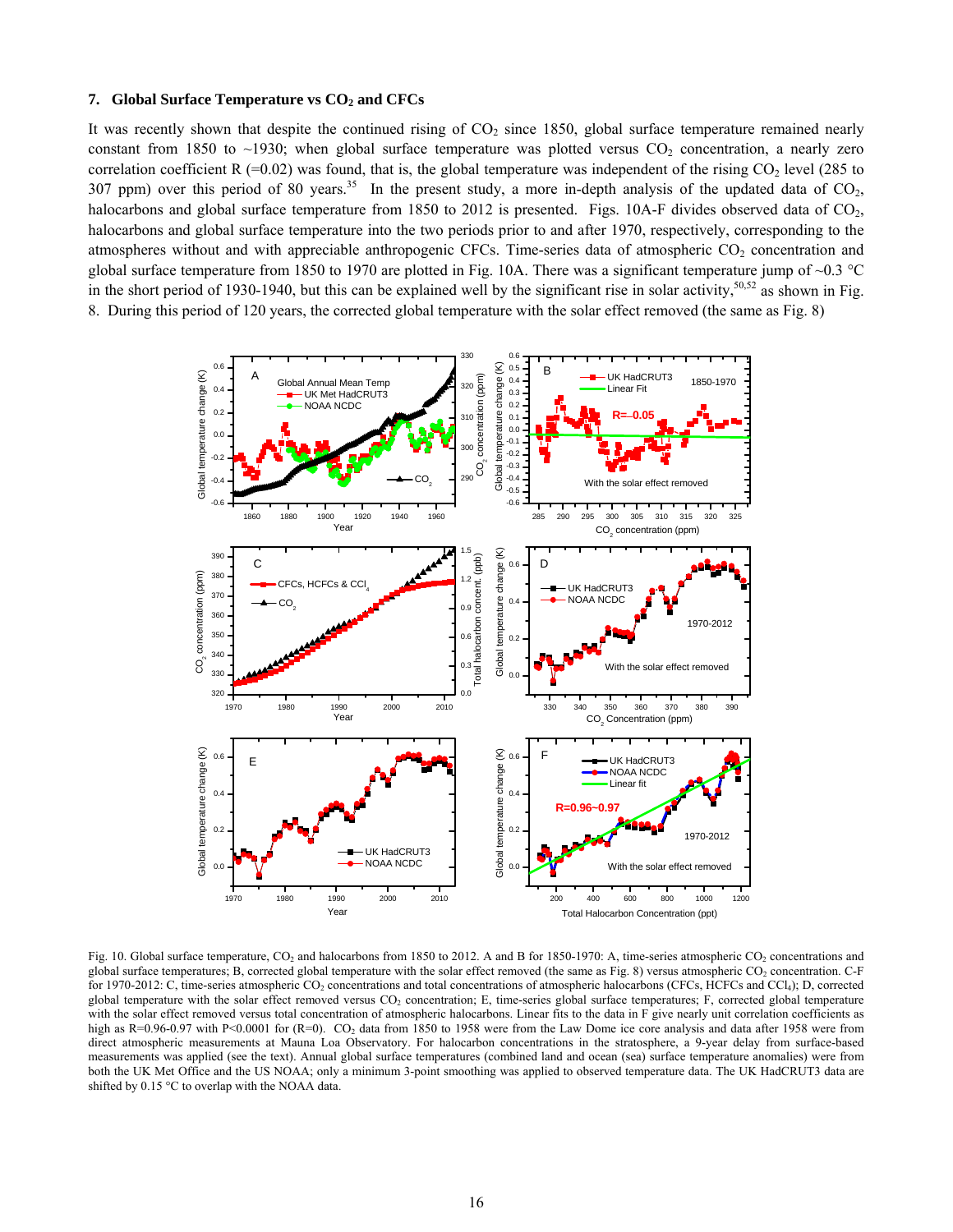versus  $CO_2$  concentration is plotted in Fig. 10B. Once again, a nearly zero correlation coefficient (R=-0.05) is obtained, indicating that the global temperatures were indeed independent of the CO<sub>2</sub> concentration rise (285-326 ppm) in 1850-1970. Time-series data of atmospheric  $CO_2$  concentration, the total concentration of major atmospheric halocarbons (CFCs, CCl<sub>4</sub> and HCFCs) and global surface temperature over the four decades from 1970 to 2012 are plotted in Figs. 10C and E. In Fig. 10C, it is interesting to show that both the CO<sub>2</sub> concentrations and the total halocarbon concentrations had a nearly identical growth shape during the three decades from 1970 to~2000, while they have been drastically different since the beginning of this century. Namely, the  $CO<sub>2</sub>$  has kept the identical rising rate, whereas the total halocarbon concentration has had a turnover since ~2002. Correspondingly, it is clearly shown in Fig. 10E that global surface temperature had a linear rise from 1975 to  $\sim$ 2002 and has had a slowly declining trend since 2002. The 3-point smoothed temperature data in Fig. 10E also exhibits visible, 11-year cyclic small modulations, which can be attributed to the solar effect or stratospheric cooling arising from ozone loss caused by CFCs and CRs or the combination of the two effects.

Most interesting are the results shown in Figs. 10D and F plotting corrected global temperature with the solar effect removed as a function of  $CO<sub>2</sub>$  concentration and total concentration of halocarbons, respectively, during 1970-2012. In Fig. 10F (and Fig. 10C), a 9-year delay in halocarbon concentrations in the stratosphere from surface-based measurements must be applied, otherwise, global surface temperature would show a sharp rise with high total halocarbon concentrations above 1100 ppt (1.1 ppb).7,35 This delay of 9 years on the average in *global* stratospheric halocarbons was not explained previously. But it has now been well justified by the observation shown in Figs. 4 and 6 that the stratospheric EECl delays in the polar region (60°-90° S) and in non-polar latitudes (65° S-65° N) are  $1\sim 2$  and  $\ge 10$  years from surface-measured EECls, respectively. Strikingly, Fig. 10F shows that corrected global surface temperature has had a nearly perfect linear dependence on the total amount of atmospheric halocarbons from the 1970 to the present. Statistically, the linear fits to the UK Met Office and NOAA data give linear correlation coefficients R as high as 0.96 and 0.97 (close to unit) and P<0.0001 for R=0, respectively. It is worthwhile to note that even without removing the solar effect from the global surface temperature data, similarly high correlation coefficients of 0.96-0.97 between global temperature and total amount of halocarbons have also been obtained.<sup>35</sup> This fact again indicates that the natural effect has played a negligible role in climate change since 1970, consistent with the observed results shown in Section 6. Fig. 10D shows that global temperature appeared to have a linear dependence on  $CO<sub>2</sub>$  concentration at 326-373 ppm (1970-2002), but it has been decreasing with rising CO2 levels of >373 ppm (2002-present). The observed data in Fig. 10 strongly indicate that *neither the continued rises of CO2 and other non-halogen GH gases nor the solar effect has played a considerable role in global temperature change, which is nearly completed controlled by the variation of atmospheric halocarbons since 1970 up to date.*

## 8. Re-evaluation of the Greenhouse Effects of CO<sub>2</sub> and Halogenated Molecules

For a GH gas, the calculation of the radiative force change Δ*F* with changing concentration can be simplified into an algebraic formulation that is specific to the gas. In IPCC climate models,68,69,85,86 a *linear* dependence of the Δ*F* with concentration has been used for halocarbons with low concentrations (e.g., a CFC in  $\leq 1$  ppb), whereas a *logarithmic* relationship has been assumed for  $CO<sub>2</sub>$  with high concentrations ( $>100$  ppm) so that increased concentrations have a progressively smaller warming effect. Namely, the simplified first-order expression for the radiative force  $\Delta F$  of CO<sub>2</sub> is<sup>85</sup>:

$$
\Delta F = 5.35 \times \ln(C/C_0) \tag{5}
$$

in  $Wm^{-2}$ , where *C* is the CO<sub>2</sub> concentration in ppm by volume and  $C_0$  is the reference concentration.

Moreover, the change in equilibrium surface temperature ( $\Delta T_s$ ) arising from the radiative forcing  $\Delta F$  of the surfaceatmosphere system due to a GH gas increase can be calculated by:

$$
\Delta T_{\rm s} = \alpha \beta \Delta F,\tag{6}
$$

where  $\alpha$  is the *climate sensitivity factor* in K/(W/m<sup>2</sup>) defined as  $\alpha = dT/dF$  and  $\beta$  is the *climate feedback amplification factor*. As global surface temperature rises, tropospheric water vapor increases and this represents a key positive feedback of climate change. It has been estimated that water vapor feedback acting alone approximately doubles the warming from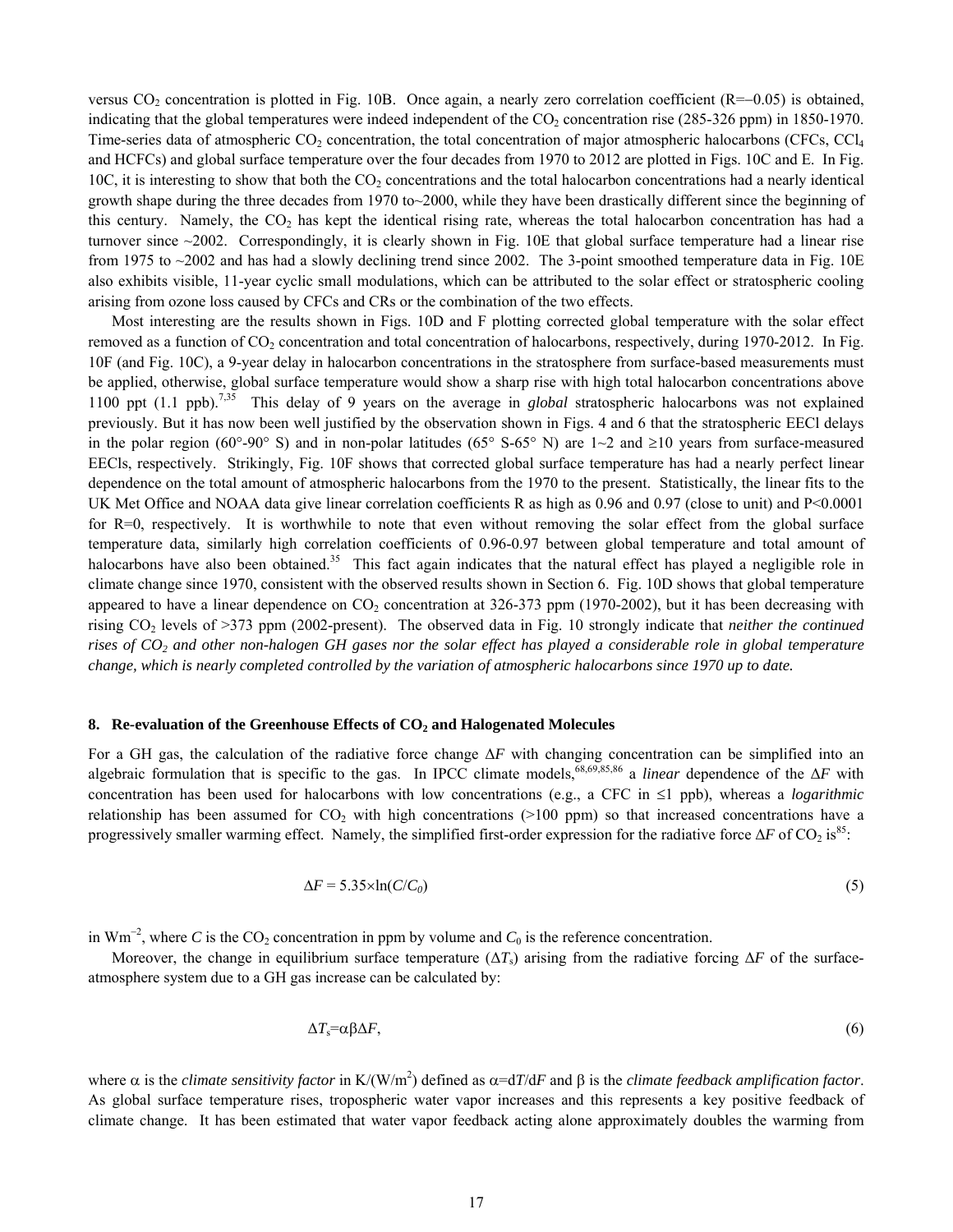what it would be for fixed water vapour (i.e.,  $\beta \approx 2$ ).<sup>86</sup> Moreover, water vapour feedback may also amplify other feedbacks such as cloud feedback and ice albedo feedback in models, which are unclear currently. In IPCC Reports<sup>85,86</sup>, the equilibrium climate sensitivity  $(\alpha\beta)$  refers to the equilibrium change in global mean near-surface air temperature that would result from a doubling of the atmospheric carbon dioxide concentration  $(\Delta T_{x2})$ . This value was estimated to be in the range 2 to 4.5 °C with a best estimate of about 3 °C.<sup>86</sup> However, it also generally agreed that there exist large uncertainties in the equilibrium climate sensitivity.

*Assuming no absolute saturation in the GH effect of*  $CO<sub>2</sub>$ *,* one could use Eq. 5 with the  $CO<sub>2</sub>$  concentration increase from 285 ppm in 1850 (the pre-industrial era) to ~390 ppm by 2010 to obtain a very large radiative force of ~1.7 W/m<sup>2</sup>, as given in the 2011 WMO Report.<sup>69</sup> Consequently, the observed temperature increase by about 0.6 °C in the late half of last century has forced climate models to use a very low climate sensitivity,  $\alpha\beta \sim 0.8 \text{ K/(W/m}^2)$ .<sup>86</sup> The latter corresponds to a warming of  $\sim$ 3 K calculated by Eq. 6, with the radiative force  $\Delta F$  of  $\sim$ 3.7 W/m<sup>2</sup> given by Eq. 5 for a doubling of CO<sub>2</sub>. Although this was given in the 2007 IPCC Report,<sup>86</sup> unfortunately these assumptions and calculations inevitably led to the general conclusion that  $CO<sub>2</sub>$  is the major GH gas responsible for the global warming observed for 1970-2002, while halogenated molecules (mainly CFCs) are important, but by no means dominant for surface temperature changes. <sup>80,81,84-86</sup>

The global surface temperatures calculated by Eqs. 5 and 6 with  $\alpha\beta$ =0.8 K/(W/m<sup>2</sup>) and measured CO<sub>2</sub> concentrations during 1850-2012 are shown in Fig. 11. Interestingly, Eq. 5 would also give an identical  $\Delta F \approx 0.72$  W.m<sup>-2</sup> for the CO<sub>2</sub> concentration rises of 285 to 326 ppm in 1850-1970 and of 326 to 373 ppm in 1970-2002. This radiative force would cause a global surface temperature rise of about 0.6  $^{\circ}$ C given by Eq. 6, as shown in Fig. 11. It is also reasonably expected that the climate sensitivity should become lower with higher  $CO_2$  concentrations.<sup>85,86</sup> These calculated results actually contradicts the nearly zero variation in global surface temperature with the solar effect removed during 1850-1970 and the drastic rise of ~0.6 °C during 1970-2002, as well as the observed *negative* correlation with CO<sub>2</sub> concentrations at >373 ppm for 2002 to the present. It should also be noted that if the  $CO<sub>2</sub>$ -warming model were correct, the current global temperature would be at least  $0.2~0.3$  °C higher than the observed value (see Fig. 11). In contrast, the observed global temperature has exhibited a nearly perfect linear positive correlation  $(R \approx 1.0)$  with the total concentration of halogenated gases since their considerable emission into the atmosphere in the 1970s (Fig. 10F). *These observed and calculated results in Figs. 8, 10 and 11, together with those reported in refs. 7 and 35 and mentioned in Section 3, show solid evidence that the GH effect of increasing nonhalogen gases has been saturated (zero) and to a good approximation, halogenated gases (mainly CFCs) have completely governed the global climate change since 1970.*



Fig. 11. Observed global surface temperatures and the equilibrium surface temperature changes  $(\Delta T_s)$  calculated from the CO<sub>2</sub> "greenhouse effect" given by Eqs. 5 and 6 with  $\alpha\beta$ =0.8 K W<sup>-1</sup>m<sup>2</sup> [ref. 86] and from the greenhouse effect of halogen-containing molecules by Eq. 7 and 6 with  $\alpha$ =0.9 K W<sup>-1</sup>m<sup>2</sup> and a feedback amplification factor  $\beta = 2$  [ref. 35] for 1850-2012. The observed data were obtained from the UK Met Office's combined land-surface air temperature and sea-surface temperature anomalies (a 3-point averaging was applied to the observed data) and corrected by removal of the solar effect (the same as Fig. 8).

For a GH gas at very low concentrations  $(\leq 1$  ppb) such as CFCs and HCFCs, it is secure to use a simple linear dependence for the radiative forcing  $\Delta F$ :<sup>68,69,85,86</sup>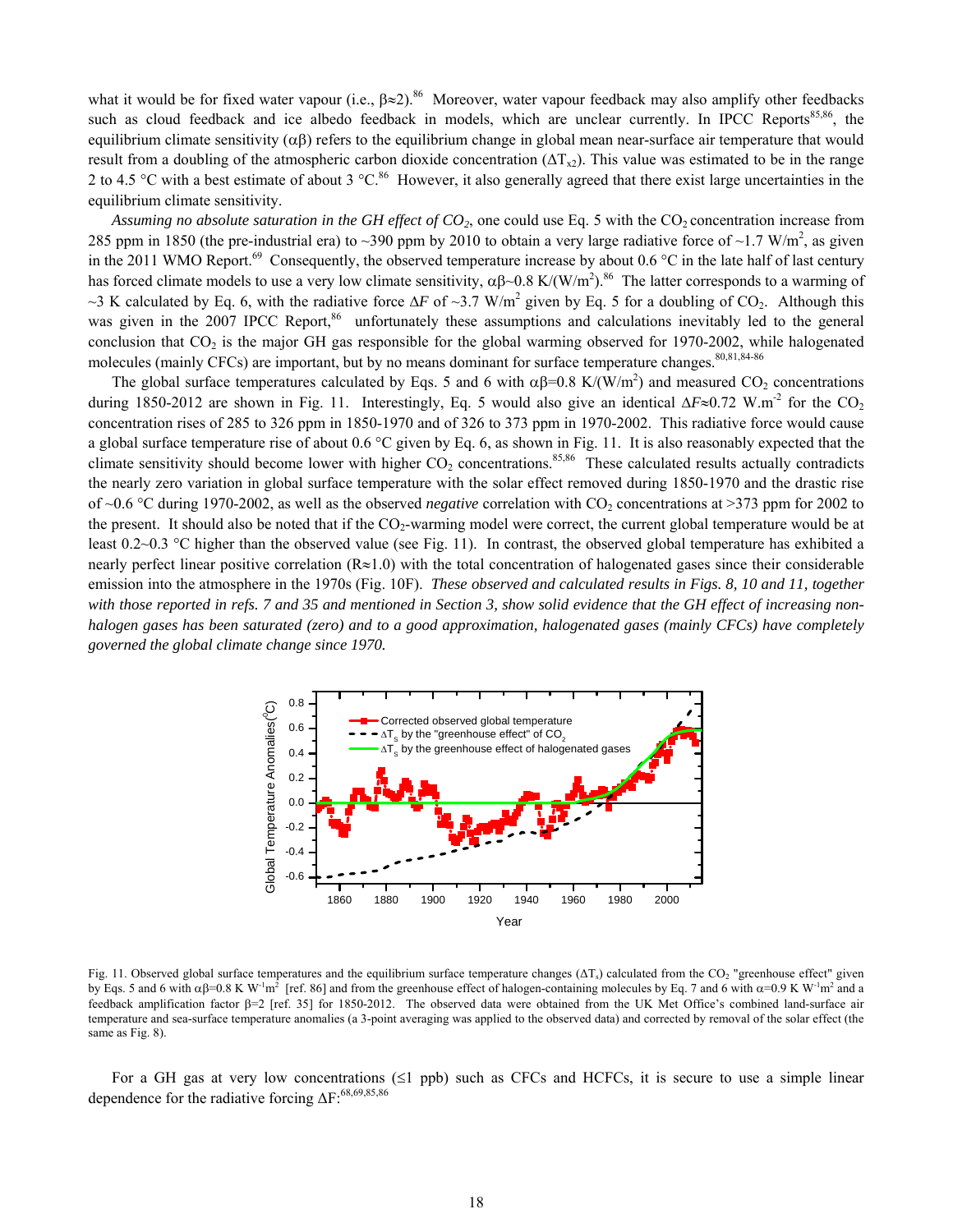$$
\Delta F = \chi C, \tag{7}
$$

where *C* is the concentration of the GH gas and  $\chi$  in Wm<sup>-2</sup> ppb<sup>-1</sup> is the radiative efficiency that refers to the radiation change at the tropopause caused by a given change in *C*. *In fact, this linear dependence has now been well confirmed by the present observation of a nearly perfect linear dependence of global temperature on halocarbon concentration form 1970- 2012, as shown in Fig. 10F*. The radiative efficiencies for halocarbons were calculated using radiative transfer models of the atmosphere and available in the WMO Report.<sup>68</sup> These  $\chi$  values can be used to calculate the change  $\Delta F$  as a function of changing GH concentration. In view of the *real* saturation in GH effect of non-halogen gases, simple model calculations of the global surface temperature change  $\Delta T_s$  due solely to the GH effect of halocarbons were made recently with various climate sensitivities.<sup>35</sup> The results are also plotted in Fig. 11 to show a striking contrast to the warming model of  $CO<sub>2</sub>$ . Here, a modification is made to include the 11-year cyclic small temperature modulations due to the solar/CR effect or the ozone loss effect caused by co-effects of CFCs and CRs or the combination of the two effects. Because of the observations presented in Section 6 and previous studies<sup>52-55</sup>, showing that the natural solar effect has played only a very small part in global surface temperature change since 1950, a small modulation of 0.05 °C with an 11-year periodicity is simply assumed. This 11-year cyclic temperature variation is superposed onto the global temperature change induced by the greenhouse effect of halocarbons:

$$
\Delta T_s = \Delta T_s (Halocarbons) + 0.05 \cos[2\pi(i-1992)/11]. \tag{8}
$$

The resultant calculated global temperatures from 1950 to 2012 are shown in Fig. 12, together with the observed global surface temperatures since 1950. It can be clearly seen that the calculated results by Eq. 8 reproduce well the observed temperature data in 1950-2012. Here, the distinction from previous climate model calculations $80-86,68,69$  is that the present calculations are based on the observed *real* saturation in the GH effect of non-halogen gases ( $CO_2$ ,  $CH_4$  and  $N_2O$ ) and consider the GH effect of halocarbons only. *The results in Fig. 12 demonstrate that halocarbons (mainly CFCs) alone could indeed result in the observed global surface temperature rise of about 0.6 C in 1950-2002*.



Fig. 12. Natural and human effects on global surface temperature. Observed global surface temperatures were from the UK Met Office's combined landsurface air temperature and sea-surface temperature anomalies; the red curve is 3-point average of the original observed data. The equilibrium surface temperature changes  $(\Delta T_s)$  (curve in green) were calculated by Eq. 8, including the contributions from the pure greenhouse effect of halocarbons (CFCs, HCFCs and CCl<sub>4</sub>) obtained with a climate sensitivity factor  $\alpha=0.9$  K W<sup>-1</sup>m<sup>2</sup> and a feedback amplification factor  $\beta=2$  [ref. 35] and from an 11-year cyclic small modulation ( $\pm 0.05$  °C) due to the solar activity (CR) related effect (see text).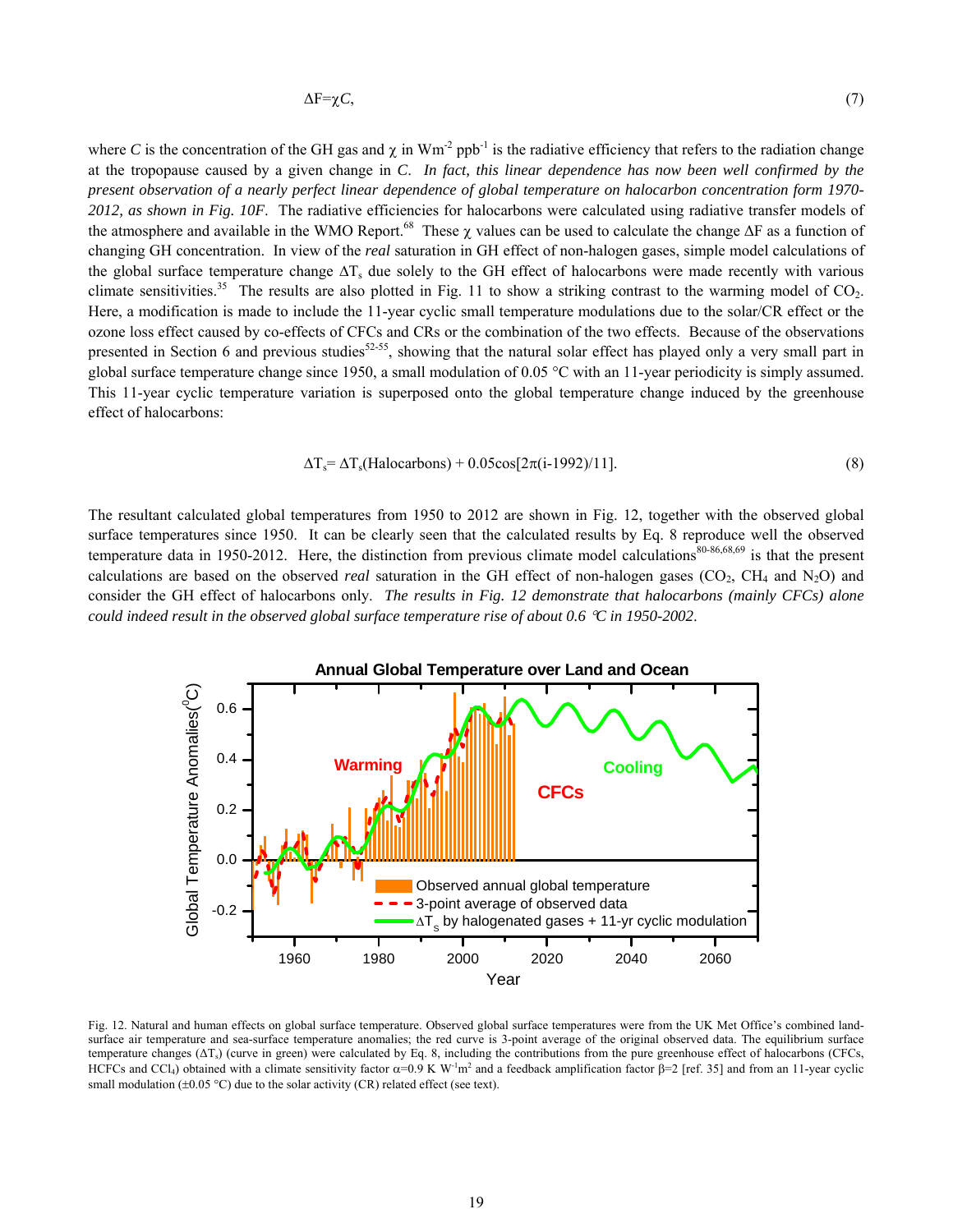## **9. Future Global Temperature Change**

The above Sections have strongly indicated that CFCs are the major culprit for global climate change since 1950. Thus, the future climate change will be mainly governed by the variation of halogenated molecules in the atmosphere. With the projected concentrations of major halocarbons including CFCs, HCFCs and CCl<sub>4</sub> in the future,<sup>68,69</sup> global surface temperatures due to halocarbons plus small 11-year cyclic modulations (within 0.05 °C) in 2013-2070 have also been calculated and shown in Fig. 12. As revealed by the observed  $O<sub>3</sub>$  data shown in Fig. 4, the decline in the total halogen burden in global stratosphere, especially in the low and middle latitudes, is much slower than that in the polar stratosphere and is significantly delayed by about one decade from that measured in the troposphere. As a result, the recovery in global surface temperature will be much slower than that in the Antarctic  $O_3$  hole. The global temperature is expected to return to its mean value in 1950-1970 by the end of 21th century. Certainly, the future global temperature change might be affected by the variation of solar activity. However, there is currently no sign that the solar effect would significantly affect the Earth climate in coming decades.<sup>98</sup> Thus, there is good reason to predict that global surface temperature is reversing slowly with decreasing concentrations of CFCs in the atmosphere. It should also be noted that similar to the temperature trend in the past decade, the Earth in the coming decade will still be in the hottest climate over the past 150 years. However, a longterm trend of global temperature recovery (cooling) is expected for coming five to seven decades, as shown in Fig. 12.

### **10. Future Global Sea Level Change**

It is well known that the change in stratospheric ozone radiatively affects surface temperature.<sup>68,69</sup> As shown in the Earth blackbody radiation intensity spectrum (Fig. 3),  $O_3$  is an effective greenhouse gas due to its strong absorption at 9.6 µm. Currently, global stratospheric total  $O_3$  in low- and mid-latitudes (65 $\degree$  S-65 $\degree$  N) has been depleted by about 6% (Fig. 4D). On the global scale, the negative radiative forcing of climate due to stratospheric O<sub>3</sub> depletion is only  $-0.05 \pm 0.1$  W/m<sup>2</sup>, much smaller than the positive radiative forcing due to atmospheric CFCs and HCFCs causing the depletion.<sup>69</sup> However, severe ozone loss in the polar hole has largely affected many aspects of the surface climate over Antarctica, even Southern hemisphere mid- and high-latitudes. These include: the southward shift of the Southern hemisphere tropospheric jet, surface winds warming over the Antarctic Peninsula and cooling over the high plateau as well as observed increases in sea-ice area averaged around Antarctica over the past decades.<sup>69</sup> The present observation of a faster recovery in the Antarctic ozone hole than global surface temperature, corresponding to the observation that the decline of the total halogen burden in the polar stratosphere is much faster than that in global stratosphere, means that in spite of the expected decrease in future global temperatures, the averaged melting of sea ice around the polar region will *increase* in coming decades. This will lead to an interesting phenomenon that *the global sea level will continue to rise while the global surface temperature decreases slowly in the coming one to two decades.* This trend is expected to keep until the effect of the global temperature recovery dominates over the effect of the ozone hole recovery on the sea ice area. After that, both global surface temperature and sea level are expected to drop concurrently.

# **11. Remarks on Existing Theories of Ozone Depletion and Climate Change**

Current photochemistry-climate models<sup>68,69</sup> cannot reproduce the observed 11-year cyclic variation of polar ozone loss, nor can they capture the essential features of polar stratospheric cooling.<sup>7</sup> Chemistry transport models (CTMs) might partially reproduce the observed ozone, but their simulations require to use *observed* temperatures and winds and thus do not have the capability to predict future changes of the ozone hole.<sup>89</sup> The ability of these photochemical models including CTMs to predict future ozone hole trends is thus very limited; improving their predictive capabilities for the ozone hole is one of the greatest challenges in the ozone research community.<sup>71</sup> As schematically shown in Fig. 1, the CRE mechanism proposes that DET reactions of halogenated molecules can either lead to the formation of reactive Cl atoms to destroy the  $O_3$  layer or react with other species to release photoactive Cl<sub>2</sub> and ClNO<sub>2</sub> in the *winter* polar stratosphere.<sup>7,9</sup> The latter species can also then produce Cl atoms to destroy  $O_3$ , upon photolysis in the spring polar stratosphere, similar to one of the steps in the photochemical models. Thus, the CRE mechanism does not exclude any possible contribution of sunlight-related photochemical processes to  $O_3$  depletion. In deriving the CRE equation (Eq. 2), however, a simplification was indeed made that the photolysis of halogens in the spring polar stratosphere is not a limiting factor; this simplified CRE equation was originally aimed to give an approximate envelope of the long-term total  $O_3$  variation.<sup>7</sup> Strikingly, it has been demonstrated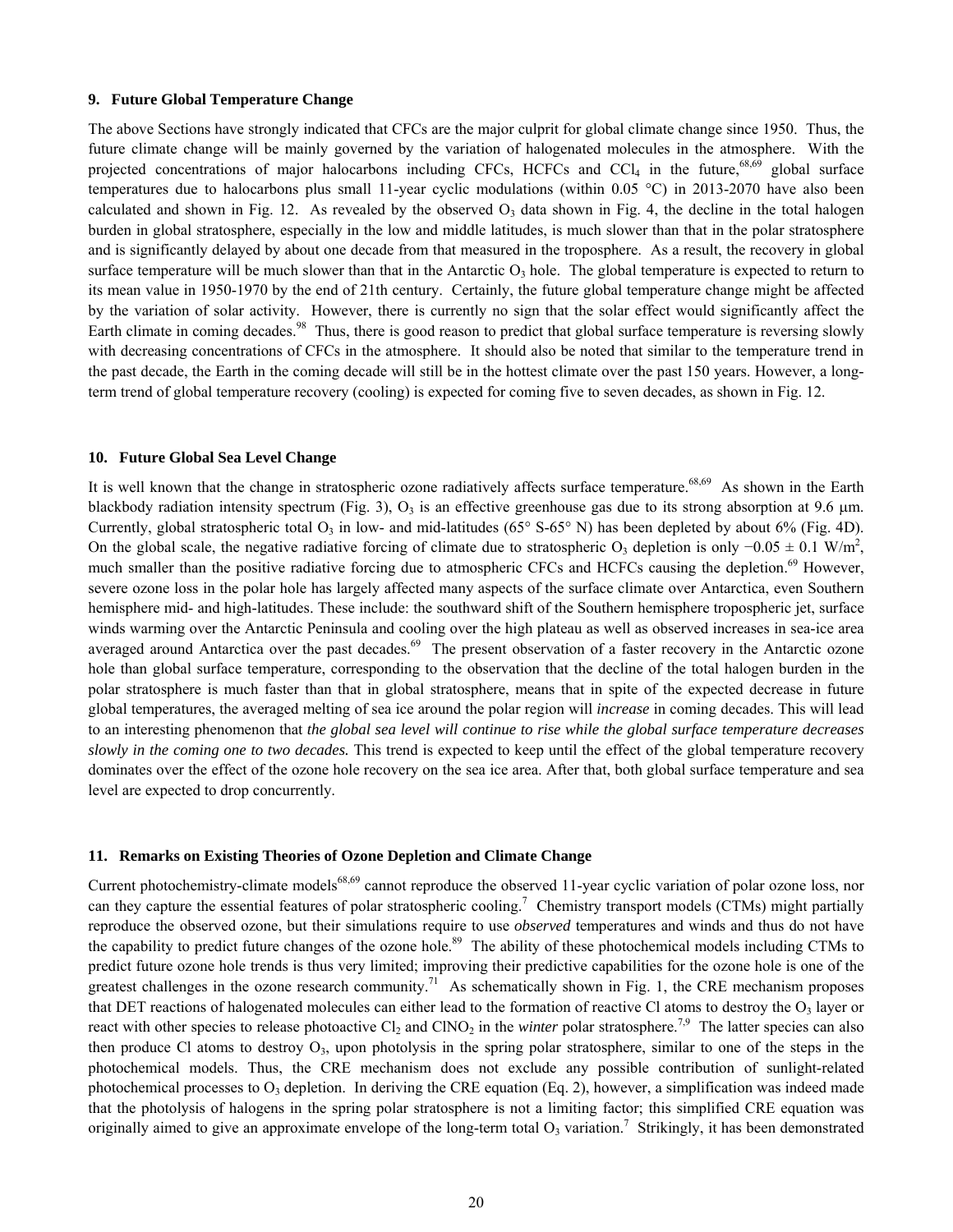in Figs. 4-6 that the CRE equation including no effects of photochemical processes reproduces well the observed data of not only polar ozone loss but stratospheric temperature change (cooling). This is in striking contrast to the photochemical models. This fact indicates that the CRE/DET reaction, rather than the photoactivation of halogen species in the gas phase, is so critical that it is indeed the limit factor leading to ozone loss in the polar ozone hole. Since its birth more than one decade ago, the CRE mechanism has well explained the observed data and shown excellent predictive capabilities.

One may be attempted to argue that since non-halogen molecules such as  $CO_2$ ,  $N_2O$  and CH<sub>4</sub> are well-known GH gases, their effects should be input into any climate models, so should the natural solar effects. This argument appears to be logical and reasonable, particularly considering the following facts. Without the atmospheric layer consisting of these GH gases even prior to the industrial revolution in the middle 19th century, the Earth surface temperature would far below the current mean temperature just suitable for living creatures. And it has no doubts that the nature (solar) factors had affected the Earth climate significantly or severely in certain periods of time, e.g, the ice ages. However, while closely looking into possible causes of recent global climate change starting around 1970, researchers must examine any conclusions based on available observations rather than on speculations or models full of assumptions and uncertainties. Executing this practice, the present study has found that the natural factors have played a negligible role in global surface temperature change since 1970, and that the concentrations of natural existing non-halogen GH gases  $(CO_2, N_2O)$  and CH<sub>4</sub>) were already so high that their GH effects with rising concentrations since the modern industrial revolution have been saturated (zero), that is, their *continued increases* have made almost zero contributions to the ozone hole and global climate change. Based on these observations, the present warming theory of halogen-containing gases (mainly CFCs), including neither natural solar nor non-halogen gas effects, reproduces the observed data well and therefore shows a strong predictive capability.

## **12. Conclusions**

Numerous observations have robustly shown that both the natural effect (CRs) and the human effect (CFCs) contribute to the depletion in the  $O_3$  layer. According to the CRE mechanism that has been strongly supported by many data from both laboratory and field measurements, ozone loss in the polar  $O<sub>3</sub>$  hole can be well calculated with the simple CRE equation:  $-\Delta[O_3]$ = $k[C_i]$ *I*<sub>i</sub> $I_{i-1}$ , where  $[C_i]$  is the equivalent effective chlorine level in the polar stratosphere and  $I_i$  the CR intensity in a particular year *i*. In this study, comprehensive time-series data sets of halocarbons, CRs, total ozone and O<sub>3</sub>-loss-induced stratospheric cooling have given excellent quantitative and statistical analysis results consistent with the CRE mechanism. After the removal of the CR effect, a pronounced recovery by  $20~25\%$  of the Antarctic O<sub>3</sub> hole since ~1995 is discovered, while no sign in recovery of  $O_3$  loss in mid-latitudes has been observed. The polar  $O_3$  hole has shown a sensitive response to the decline in total halogen burden in the low troposphere since 1994 due to the regulation by the Montreal Protocol. The CRE equation has well reproduced 11-year cyclic variations of the Antarctic  $O<sub>3</sub>$  hole and the associated stratospheric cooling and significantly improved our predictive capabilities for future polar ozone loss.

Furthermore, the substantial combined data of total solar irradiance, the sunspot number and cosmic rays from multiple measurements have unambiguously demonstrated that the natural factors have played a negligible effect on Earth's climate since 1970. Moreover, in-depth analyses of time-series data of  $CO<sub>2</sub>$ , halogen-containing molecules and global surface temperature have shown solid evidence that the GH effect of increasing concentrations of non-halogen gases has been saturated (zero) in the observed data recorded since 1850. In particular, a statistical analysis gives a nearly zero correlation coefficient  $(R=-0.05)$  between  $CO<sub>2</sub>$  concentration and the observed global surface temperature corrected by the removal of the solar effect during 1850-1970. In contrast, a nearly perfect linear correlation with coefficients of 0.96-0.97 is obtained between corrected or uncorrected global surface temperature and total level of stratospheric halogenated molecules from the start of considerable atmospheric CFCs in 1970 up to the present. These results strongly show that the recent global warming observed in the late  $20<sup>th</sup>$  century was mainly due to the GH effect of human-made halogen-containing molecules (mainly CFCs). Moreover, a refined calculation of the GH effect of halogenated molecules has convincingly demonstrated that they (mainly CFCs) alone accounted for the global temperature rise of about 0.6  $\degree$ C in 1970-2002. Owing to the effectiveness of the Montreal Protocol, the globally mean level of halogen-containing molecules in the stratosphere has entered a very slow decreasing trend since 2002. Correspondingly, a very slow declining trend in the global surface temperature has been observed. It is predicted that the success of the Montreal Protocol will lead to a long-term slow return of the global surface temperature to its value in 1950-1970 for coming 50-70 years if there is no significant emission of new GH species into the atmosphere.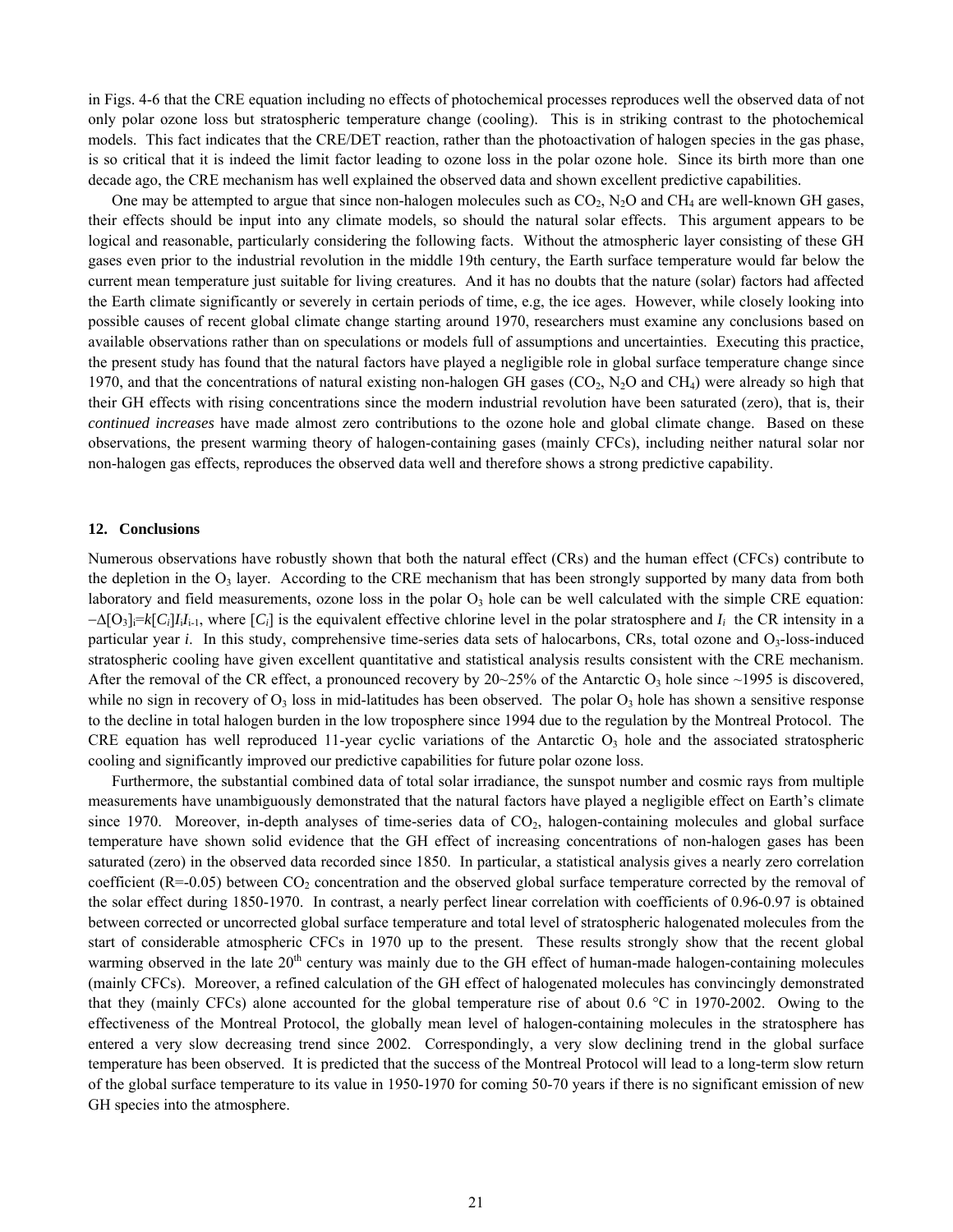In summary, the observed data have convincingly shown that CFCs are the major culprit not only for  $O_3$  depletion via conspiring with cosmic rays but also for global warming by  $\sim 0.6$  °C during 1970 $\sim$ 2002. The successful execution of the Montreal Protocol has shown its fast effectiveness in controlling the  $O_3$  hole in the polar region and a slow cooling down of the global surface temperature. The  $O_3$  loss in the polar region is estimated to recover to its 1980 value by 2058, faster than recently expected from photochemical model simulations,<sup>68,69</sup> while the return (lowering) of global surface temperature will be much slower due to the slow decline of the stratospheric halogenated molecules in low and mid latitudes. This leads to an interesting prediction that global sea level will continue to rise in coming  $1~2$  decades until the global temperature recovery dominates over the  $O_3$  hole recovery. After that, both global surface temperature and sea level will drop concurrently. It should also be noted that the mean global surface temperature in the next decade will keep nearly the same value as in the past decade, i.e., "the hottest decade" over the past 150 years. This, however, does not agree with the warming theory of CO<sub>2</sub>. If the latter were correct, the current global temperature would be at least  $0.2~0.3$  °C higher than the observed value. Actually a slow cooling trend has begun.

This study also shows that correct understandings of the basic physics of cosmic ray radiation and the Earth blackbody radiation as well as their interactions with human-made molecules are required for revealing the fundamental mechanisms underlying the ozone hole and global climate change. When these understandings are presented with observations objectively, it is feasible to reach consensuses on these scientific issues of global concern. Finally, this study points out that humans are mainly responsible for the ozone hole and global climate change, but international efforts such as the Montreal Protocol and the Kyoto Protocol must be placed on firmer scientific grounds. This information is of particular importance not only to the research community, but to the general public and the policy makers.

**Acknowledgements.** The author is greatly indebted to the following Science Teams for making the data used in this study available: NASA TOMS and OMI Teams (especially Drs. P. K. Bhartia, R. McPeters, A. Krueger, J. Herman), NASA UARS's CLAES Team (especially Drs. A. E. Roche and J. B. Kumer**)**, the British Antarctic Survey's Ozone Team (Dr. J. D. Shanklin), the University of Oxford's MIPAS team (Dr. Anu Dudhia), the Bartol Research Institute's Neutron Monitor Team (Dr. John W. Bieber) and the Network of Cosmic Ray Stations, the UK Met Office Hadley Centre, the US NOAA National Climatic Data Center (NCDC) and Global Monitoring Division, the US DOE Oak Ridge National Laboratory (ORNL)'s Carbon Dioxide Information Analysis Center (CDIAC), the Royal Observatory of Belgium's Solar Influences Data Analysis Center (SIDC), the Swiss PMOD / WRC team (Dr. Claus Fröhlich) and the US NASA's ACRIM team (Dr. Richard C. Willson). This work is supported by the Canadian Institutes of Health Research and Natural Science and Engineering Research Council of Canada.

#### **References**

- 1. L. G. Christophorou, D.L. McCorkle and A. A. Christodoulides, in *Electron-Molecule Interactions and Their Applications*, Vol. 1, Ed. L. G. Christophorou (Academic Press, Orlando, 1984), chap. 6.
- 2. St.-J. Dixon-Warren, E. T. Jensen and J. C. Polanyi, *Phys. Rev. Lett.* **67,** 2395 (1991).
- 3. W. C. Simpson and J. A. Yarmoff, *Ann. Rev. Phys. Chem*. **47**, 527 (1996).
- 4. R. E. Johnson, *Energetic Charge-Particles Interactions with Atmospheres and Surfaces*, Physics and Chemistry in Space Planetology, Vol. 19 (Springer-Verlag, Berlin, 1990).
- 5. R. A. Marcus, *Rev. Mod. Phys*. **65,** 599 (1993) (Nobel Lecture).
- 6. C. Wan, T. Fiebig, O. Schiemann, J. K. Barton and A. H. Zewail, *Proc. Natl. Acad. Sci. USA.* **97**, 14052 (2000).
- 7. Q.-B. Lu, *Phys. Rep.* **487**, 141 (2010).
- 8. Q.-B. Lu, *Mutat. Res.: Rev. Mutat. Res*. **704**, 190 (2010).
- 9. Q.-B. Lu and T. E. Madey, *J. Chem. Phys*. **111**, 2861 (1999).
- 10. Q.-B. Lu and T. E. Madey, *Phys. Rev. Lett*. **82**, 4122 (1999).
- 11. Q.-B. Lu and L. Sanche, *Phys. Rev. Lett*. **87**, 078501 (2001).
- 12. Q.-B. Lu, *Phys. Rev. Lett*. **102**, 118501 (2009).
- 13. C.-R. Wang, J. Nguyen and Q.-B. Lu, *J. Am. Chem. Soc*. **131**, 11320 (2009).
- 14. J. Nguyen, Y. Ma, T. Luo, R. G. Bristow, D. A. Jaffray, Q.-B. Lu**,** *Proc. Natl. Acad. Sci. USA* **108**, 11778 (2011).
- 15. Q.-B. Lu and T. E. Madey, *Surf. Sci.* **451**, 238 (2000).
- 16. Q.-B. Lu and T. E. Madey, *J. Phys. Chem.* **B105**, 2779 (2001).
- 17. S. Solovev, D. O. Kusmierek and T. E. Madey, *J. Chem. Phys*. **120**, 968 (2004)**.**
- 18. Q.-B. Lu and L. Sanche, *Phys. Rev.* **B63**, 153403 (2001).
- 19. Q.-B. Lu and L. Sanche, *J. Chem. Phys*. **115**, 5711 (2001).
- 20. Q.-B. Lu and L. Sanche, *J. Chem. Phys*. **120**, 2434 (2004).
- 21. S. Ryu, J. Chang, H. Kwon and S. K. Kim, *J. Am. Chem. Soc*. **128**, 3500 (2006).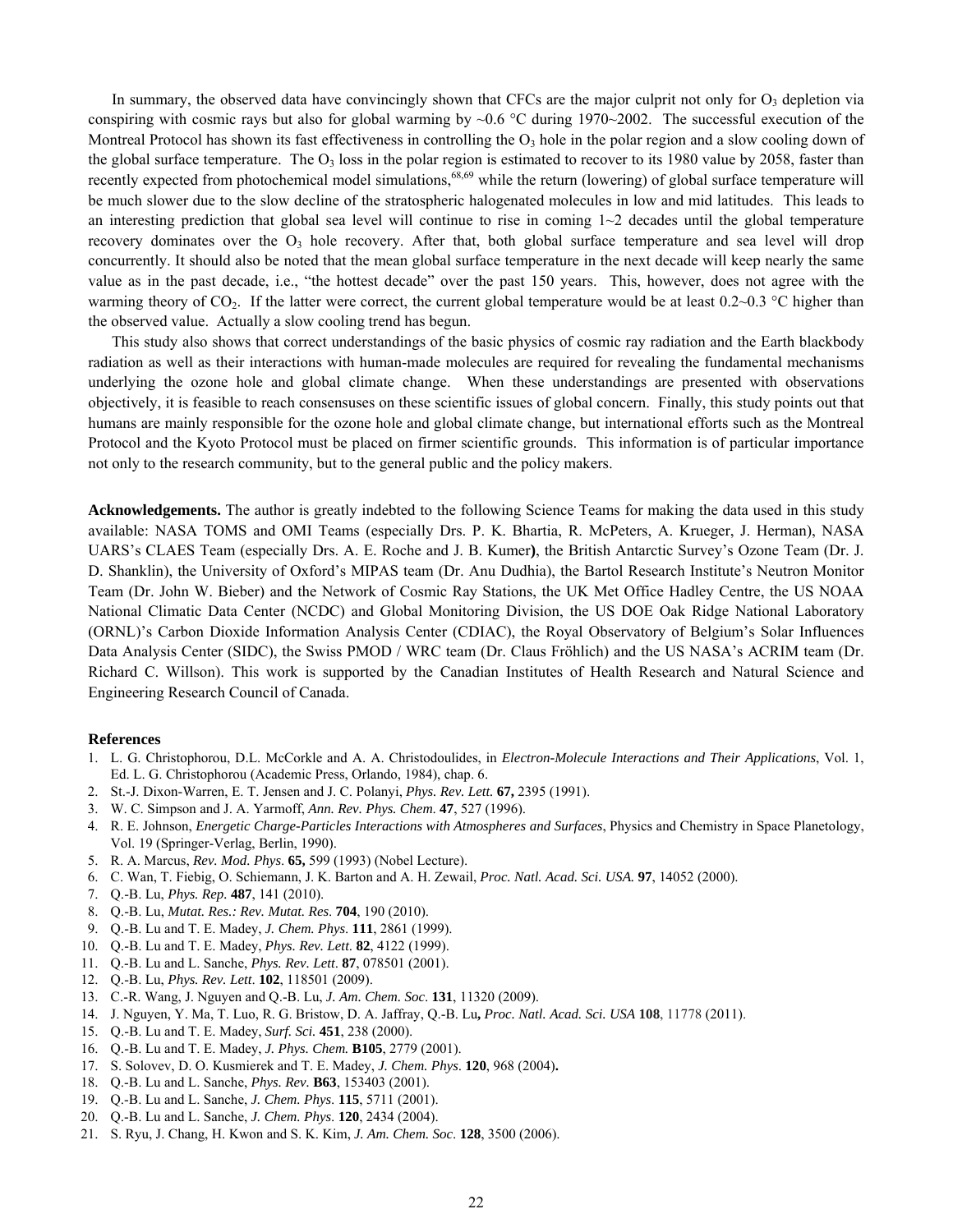- 22. Y. Sohn, W. Wei and J. M. White, *Surf. Sci.* **602**, 2706 (2008).
- 23. H. Tachikawa, *Phys. Chem. Chem. Phys.* **10**, 2200 (2008).
- 24. M. Bertin, M. Meyer, J. Stähler, C. Gahl, M. Wolf and U. Bovensiepen, *Faraday Discuss.* **141**, 293 (2009).
- 25. S. K. Bhattacharya, J. M. Finn, V. P. Diep, F. Baletto and S. Scandolo, *Phys. Chem. Chem. Phys.* **12**, 13034 (2010).
- 26. J. Stähler, C. Gahl and M. Wolf, *Acc. Chem. Res*. **45**, 131 (2012).
- 27. I. I. Fabrikant, S. Caprasecca, G. A. Gallup and J. D. Gorfinkiel, *J. Chem. Phys.* **136**, 184301 (2012).
- 28. C.-R. Wang, A. Hu and Q.-B. Lu, *J. Chem. Phys*. **124**, 241102 (2006).
- 29. C.-R. Wang and Q.-B. Lu, *Angew. Chem. Intl. Ed*. **46**, 6316 (2007).
- 30. Q.-B. Lu, *J. Med. Chem.* **50**, 2601 (2007).
- 31. Q.-B. Lu, S. Kalantari and C.-R. Wang, *Mol. Pharmaceutics* **4**, 624 (2007).
- 32. C.-R. Wang, K. Drew, T. Luo, M.-J. Lu and Q.-B. Lu, *J. Chem. Phys*. **128**, 041102 (2008).
- 33. C. R. Wang, T. Luo and Q.-B. Lu, *Phys. Chem. Chem. Phys*. **10**, 4463 (2008).
- 34. C.-R. Wang and Q.-B. Lu, *J. Am. Chem. Soc*. **132**, 14710 (2010).
- 35. Q.-B. Lu, *J. Cosmology* **8**, 1846 (2010).
- 36. J. V. Revadekar and S. D. Patil, *Atmos. Environ*. **45**, 6658 (2011).
- 37. P. J. Crutzen, S. A. Isaksen and G. C. Reid, *Science* **189**, 457(1975).
- 38. M. A. Ruderman, H. M. Foley and J. W. Chamberlain, *Science* **192**, 555 (1976).
- 39. R. M. Thorne, *Science* **195**, 287 (1977).
- 40. C. H. Jackman, *J. Geomagnet. Geoelectri.* **43**, S637-646 (1991).
- 41. **A.** A. Krivolutsky, *Adv. Space Res*. **27**, 1993-2002 (2001).
- 42. **N.** Gehrels, C. M. Laird, C. H. Jackman, J. K. Cannizzo, B. J. Mattson and W. Chen, *Astrophys. J.* **585**, 1169-1176 (2003).
- 43. B. C. Thomas, C. H. Jackman, A. L. Melott, C. M. Laird, R. S. Stolarski, N. Gehrels, J. K. Cannizzo and D. P. Hogan, *Astrophys. J*. **622**, L153-L156 (2005).
- 44. A. L. Melott, A. J. Krejci, B. C. Thomas, M. V. Medvedev, G. W. Wilson and M. J. Murray, *J. Geophys. Res*. **113**, E10007 (2008).
- 45. B. Jan and M. A. K. Y. Zai, *J. Basic & Applied Sci.* **8***,* 370-373 (2012).
- 46. C. R. Beckie, *Determining the Polar Cosmic Ray Effect on Cloud Microphysics and the Earth's Ozone Layer*, UCGE Reports No. 20356 (The University of Calgary*,* 2012).
- 47. J. A. Eddy, *Science* **192**, 1189 (1976).
- 48. G. C. Reid, *Nature* **329**, 142 (1987).
- 49. E. Friis-Christensen and K. Lassen, *Science* **254**, 698 (1991).
- 50. D. V. Hoyt and K. H. Schatten, *J. Geophys. Res*. **98**, 18895 (1993).
- 51. R. C. Willson, *Science* **277**, 1963 (1997).
- 52. S. K. Solanki and N. A. Krivova, *J. Geophys. Res*. **108**, 1200 (2003).
- 53. P. Foukal, C. Fröhlich, H. Spruit and T. M. L. Wigley, *Nature* **443**, 161 (2006).
- 54. C. Fröhlich, *Space Sci. Rev*. **125**, 53 (2006).
- 55. M. Lockwood and C. Fröhlich, *Proc. R. Soc. A***463**, 2447 (2007).
- 56. N. A. Krivova, S. K. Solanki and T. Wenzler, *Geophys. Res. Lett*. **36**, L20101 (2009).
- 57. C. Fröhlich, *Space Sci. Rev.* (2011), DOI 10.1007/s11214-011-9780-1.
- 58. H. Svensmark and E. Friis-Christensen, *J. Atmos. Sol. Terr. Phys*. **59**, 1225 (1997).
- 59. H. Svensmark, *Phys. Rev. Lett*. **81,** 5027(1998).
- 60. F. Q. Yu, and R. P. Turco, *J. Geophys. Res*. **106**, 4797 (2001).
- 61. K. S. Carslaw, R. G. Harrison and J. Kirkby, *Science* **298**, 1732 (2002).
- 62. J. Kirkby et al., *Nature* **476**, 429 (2011).
- 63. F. Yu, *Atmos. Chem. Phys*. **4**, 1037 (2004).
- 64. E. A. Kasatkina1 and O. I. Shumilov, *Annal. Geophys*. **23**, 675 (2005).
- 65. M. J. Molina and F. S. Rowland, *Nature* **249**, 810 (1974).
- 66. J. C. Farman, B.G. Gardiner and J. D. Shanklin, *Nature* **315**, 207 (1985).
- 67. World Meteorological Organization (WMO), *Scientific Assessment of Ozone Depletion: 1994* (Global Ozone Research and Monitoring Project-Report No. 47, Geneva, 1995).
- 68. World Meteorological Organization (WMO), *Scientific Assessment of Ozone Depletion: 2006* (Global Ozone Research and Monitoring Project-Report No. 50, Geneva, 2007).
- 69. World Meteorological Organization (WMO), *Scientific Assessment of Ozone Depletion: 2010* (Global Ozone Research and Monitoring Project-Report No. 52, Geneva, 2011).
- 70. R. A. Kerr, *Science* **282**, 391 (1998).
- 71. G. L. Manney et al., *Nature* **478**, 469(2011).
- 72. L. G. Christophorou and J. A. Stockdale, *J. Chem. Phys*. **48**, 1956(1968).
- 73. J. P. Johnson, L. G. Christophorou and J. G. Carter, *J. Chem. Phys*. **67**, 2196 (1977).
- 74. E. Illenberger, H.-U. Scheunemann and H. Baumgärtel, *Chem. Phys*. **37**, 21 (1979).
- 75. S. D. Peyerimhoff and R. J. Buenker, *Chem. Phys. Lett*. **65**, 434 (1979).
- 76. M. Lewerenz, B. Nestmann, P. J. Bruna and S. D. Peyerimhoff, *J. Mol. Structure (Theochem)* **123**, 329 (1985).
- 77. D. Smith and N. G. Adams, *Top. Curr. Chem*. **89**, 1 (1980).